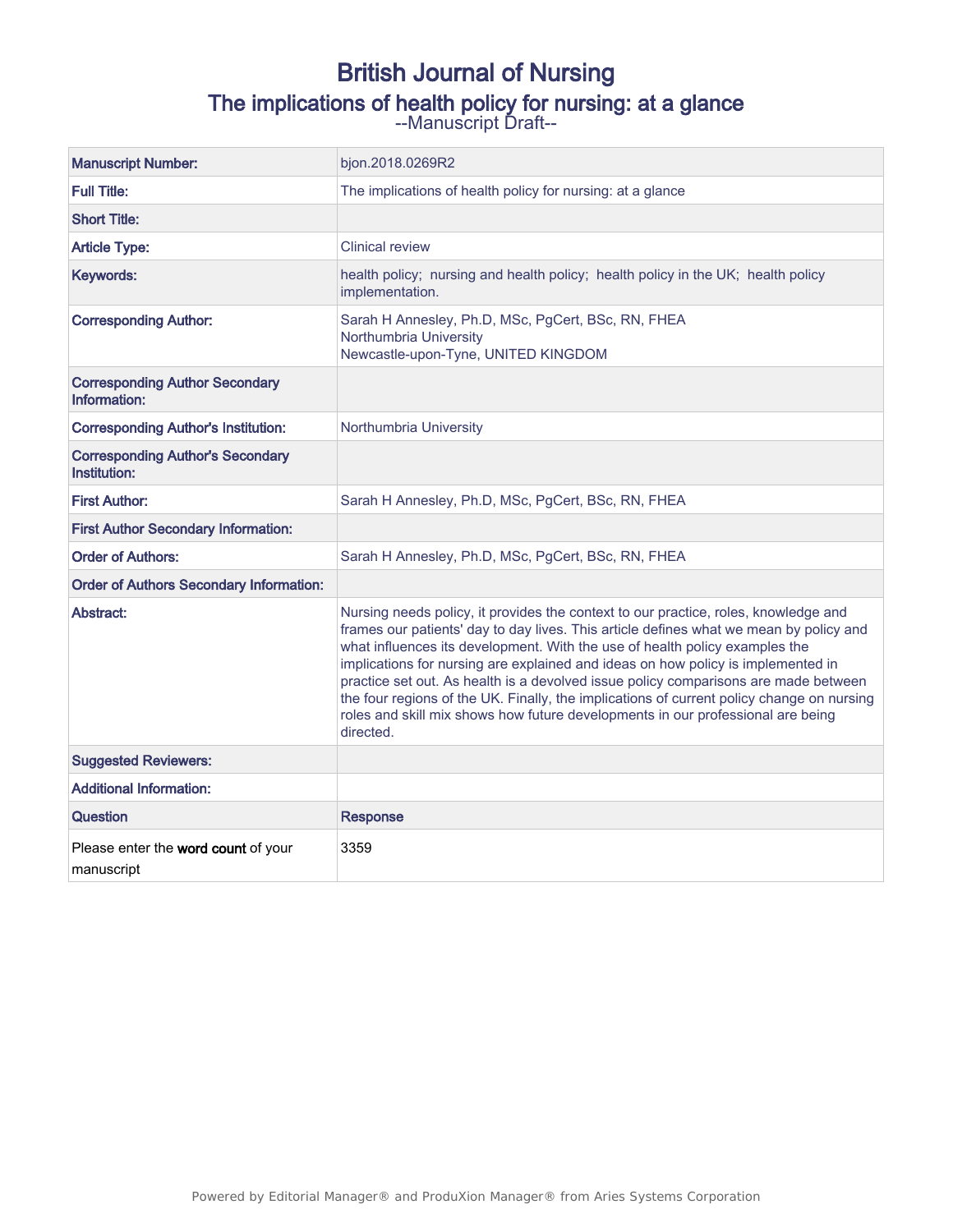# **The implications of health policy for nursing: At a**

# **glance**

This article will:

- Outline the importance of health policy and how it provides a context to nursing
- Define health policy and what influences it
- Identify current health policy focus and implications for nursing
- With the use of policy examples explain policy implementation and how health policy impacts directly on nursing.
- Indicate differences in health policy between the devolved administrations of the UK.
- Summarise implications of current policy change on the nursing roles and skill mix.

#### *Introduction*

Health policy frames our professional roles; it defines nursing practice and nursing knowledge, prioritises and targets resources and directly impacts on our patients' day to day lives. Nurses might argue that we '*don't do policy*', but in the highly politicised setting of the NHS, when nurses are in the front line of health policy delivery, this is not an option (Traynor 2013). Take NHS England's new *NHS Long Term Plan* (2019), which guarantees investment in community practice, primary care, mental health and improved integration so that health and social services, and local government, work in partnership to deliver more personalised care (NHS England 2019). This policy requires implementation of new service models **[See policy Case Study A: Box 1], bespoke patient-focused care and greater use of digital technology, all which** directly impact on nurses: what knowledge we need, how we work, how we develop as a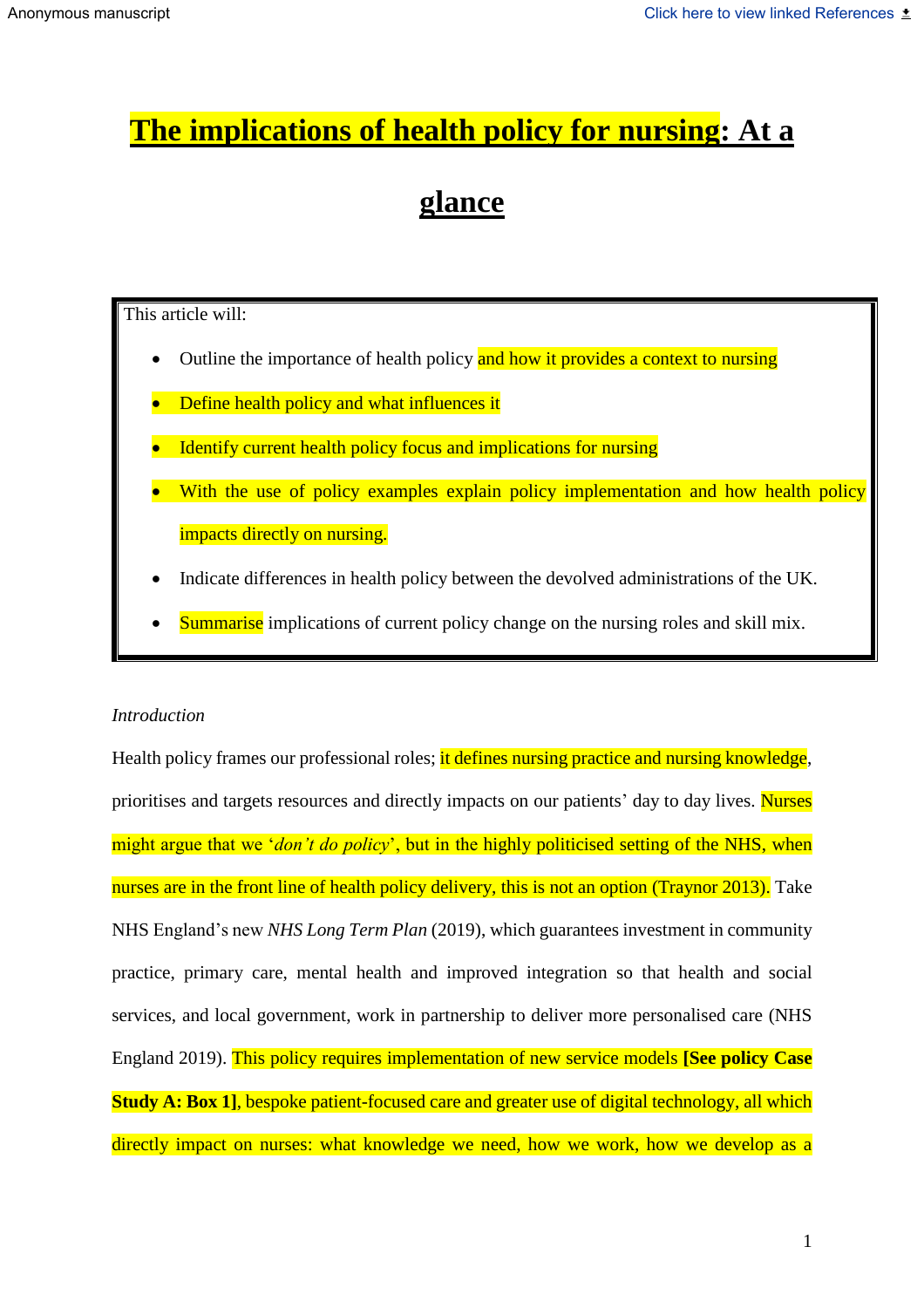profession **[See policy Case Study B: Box 2]**. Health policy provides the context to modern nursing practice. Policy is all around us and to be effective as practitioners we need to understand it.

#### *Defining policy*

A policy is a position or course of action reflecting decisions, intentions and choices made by governments, society, or a group which sets out how resources and actions will be prioritised to address areas of concern (White 2012; Allsop 1995). Where policy focuses on health, governments seek to change its practice, delivery, financing and/or organisation by directing the activities of healthcare organisations such as the NHS (Buse et al. 2005). Health policy means different things. It relates to *content*: improving the population's health; but it also relates to *process*: how things are done; and to *power*: who influences and drives it (Walt 1994). So, an increasingly complex picture emerges as we consider what health policy is and how it impacts on nursing practice. In addition, it is derived from many sources: through guidance (e.g. via NICE), regulation (e.g. CQC) and/or legislation (e.g. the Health and Social Care Act 2012). Legislation gives legal force to policy, regulation and procedure (Blakemore & Warwick-Booth 2013). See Table 1 for further information and examples of the different forms that policy takes. **[Insert Table 1]**.

#### *Policy influences and development*

Policy is driven by politics, ideology, evidence-based research and lobbying from interest groups (Traynor 2013); and since health policy in the UK is devolved to England, Wales, Scotland and Northern Ireland, political influence and ideology are regionally distinct (Blakemore & Warwick-Booth 2013). One area where scientific research has driven policy that directly affects the nursing profession is in tackling universal public health concerns such as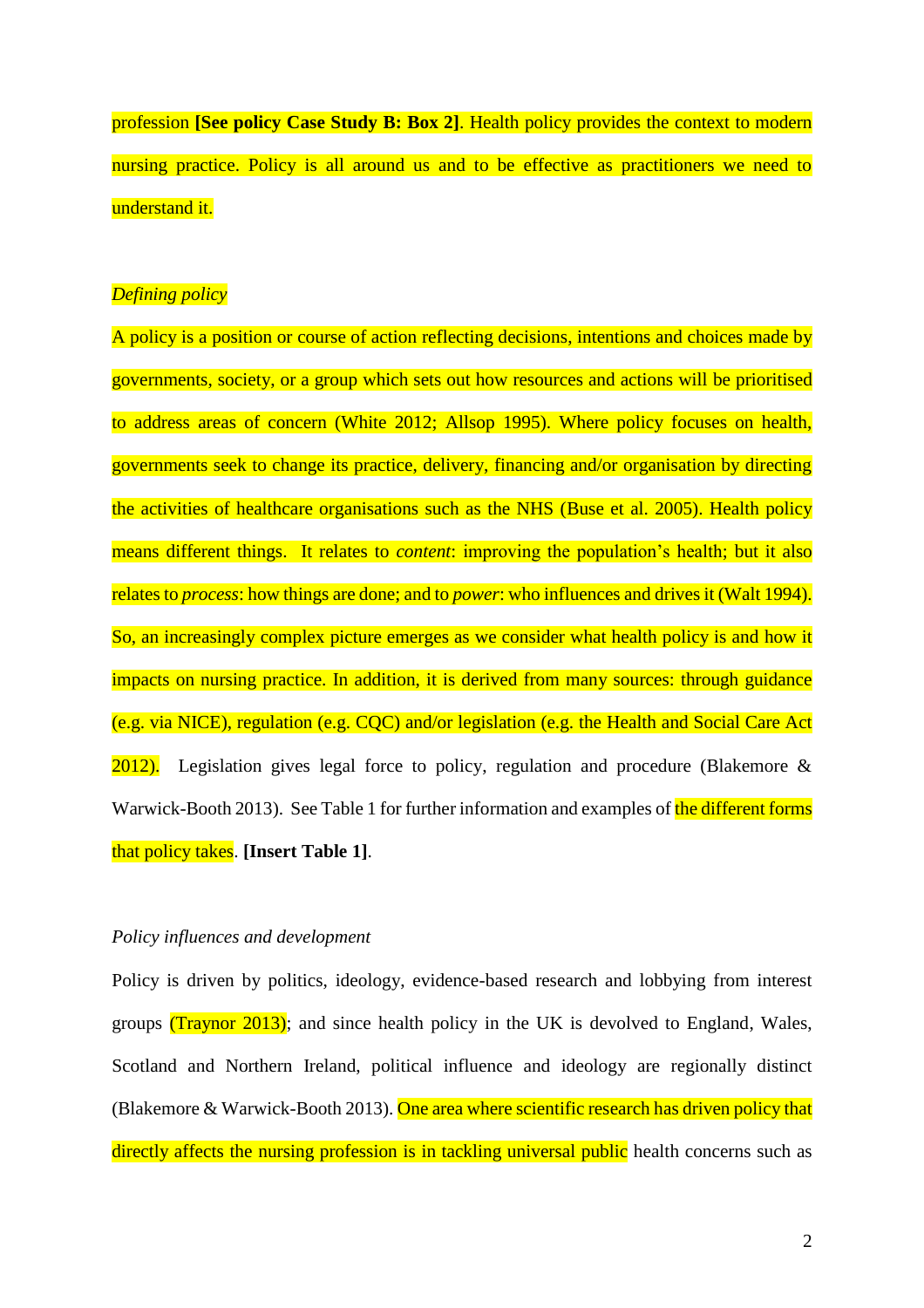smoking, alcohol and sugar intake and exercise; and these policies are increasingly divergent between health regions. How such issues get noticed or make it onto the policy agenda is directed by political and media agendas and the lobbying influence of pressure groups with commercial or special interests (Traynor 2013). Consequently, what influences and supports the development of health policy is messy and the reality of translating evidence, ideology, power and media pressure into policy, and then practice, is not linear or easy to understand (Harvey  $&$  Kitson 2015). To illustrate the challenges and complexities let's consider, by way of an example, health policy in relation to the care of people with Long-Term Conditions (LTCs).

### *Health policy in relation to care of people with Long-Term Conditions (LTCs)*

The UK's population is living longer; is more likely develop an LTC with age; and often suffers multiple co-morbidities (Department of Health 2014). Increasingly, care of people with LTC demands innovative and preventive responses from nurses. What might once have been deemed acute conditions – like heart failure or cancer – are now seen as chronic, and longterm. Traditionally, nurses have focused on disease and its symptoms; now we need a broader approach, one that takes account of the complexities of caring for people with LTCs. Health promotion, complex treatments and a shift in the organisation of care from acute response to the greater integration of health and social care, are now major influences on UK health policy.

The World Health Organisation (WHO) reveals that the UK has a high prevalence of overweight and obesity in adults, with 2008 data showing that 64.7% of the adult population is overweight and 26.9% obese (WHO 2013). Linked to these high rates of excessive weight is data from 2012 which shows that 39% of the adult population in England did not meet the minimum guidance for physical activity (WHO 2013). Alongside smoking and excessive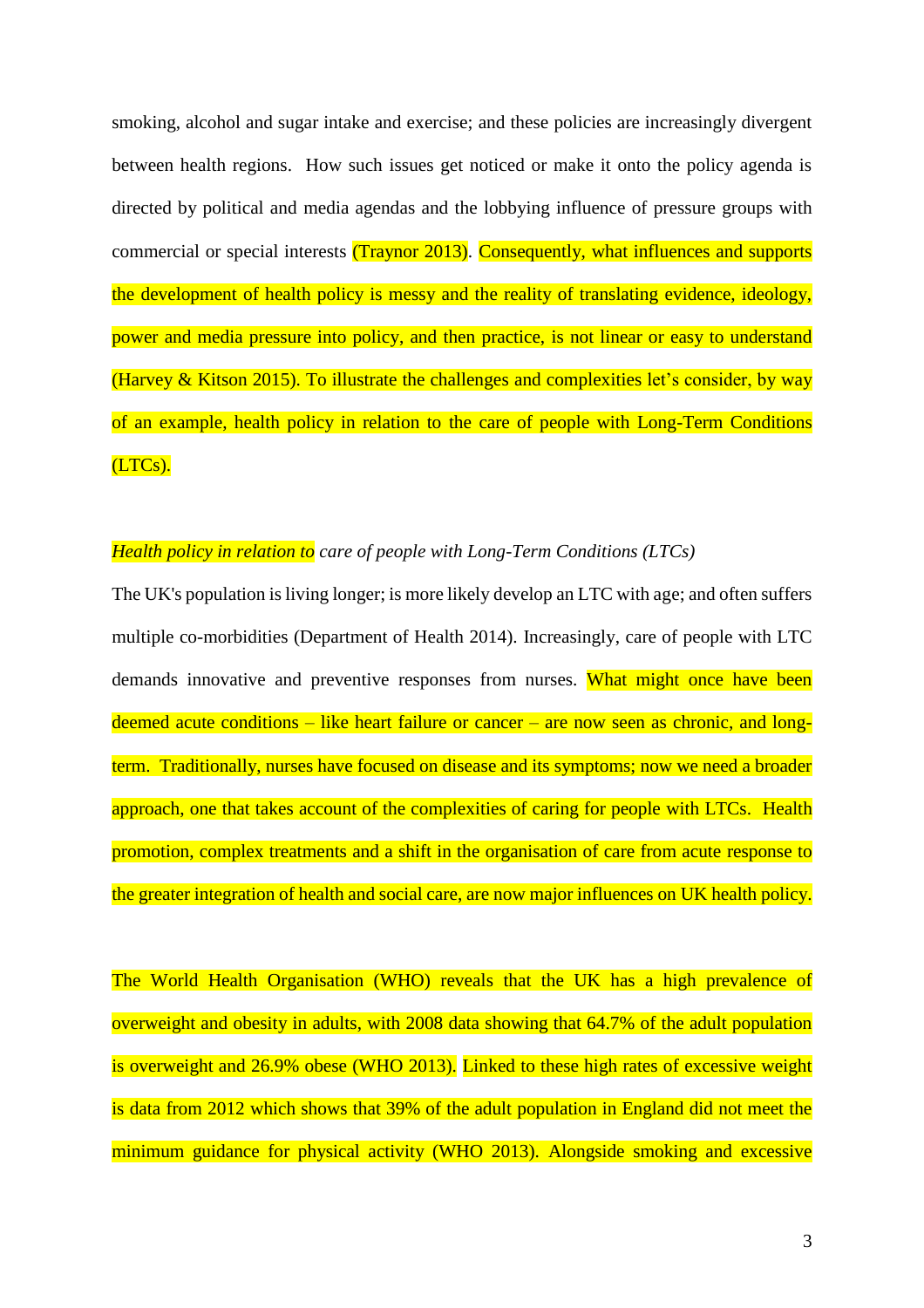alcohol consumption, taking insufficient exercise and being overweight are the four modifiable health behaviours that contribute significantly to the risk of developing LTCs. In relation to my own geographical area of practice, the North-East of England, Public Health data (2016- 2018) shows high rates of alcohol-related harm and of smoking; the worst levels in England, with poor rates of physical activity and 66.1% of the adult population overweight (PH England 2019a), which translates into high rates of mortality from all cancer and cardiovascular disease in persons aged under 75 years of age (PH England 2019b). This evidence gives a clear indication of the factors influencing and driving health policy and how lifestyle affects our long-term health. [Similar, geographically distinct public health data is available from the Scottish Public Health Observatory: [https://www.scotpho.org.uk/\]](https://www.scotpho.org.uk/)

In an effort to reduce the impact of chronic disease, nurses enable key health improvement policy by directly tackling smoking and alcohol intake while encouraging increasing physical activity and promoting awareness of the importance of maintaining a healthy weight. Since LTCs cannot be 'cured' the nurse's role is to enhance an individual's functional status, to help people live well and to educate them in preventative measures so that they stay well. Two key policy documents – in England the *Five Year Forward View* (NHS England 2014) and, in Scotland, *Gaun Yersel!'* (NHS Scotland/LTCAS 2008) – acknowledge that we are living longer but that, as we age, we are more susceptible to conditions that we previously might not have survived (Nolte & McKee 2008). These policies have become levers for change in nursing practice.

The likelihood of suffering and experience of living with an LTC are dramatically affected by an individual's socio-economic status (Annesley 2015; Loretto & Taylor 2007). People living in the most deprived areas of the UK are more likely to have at least one LTC, with clear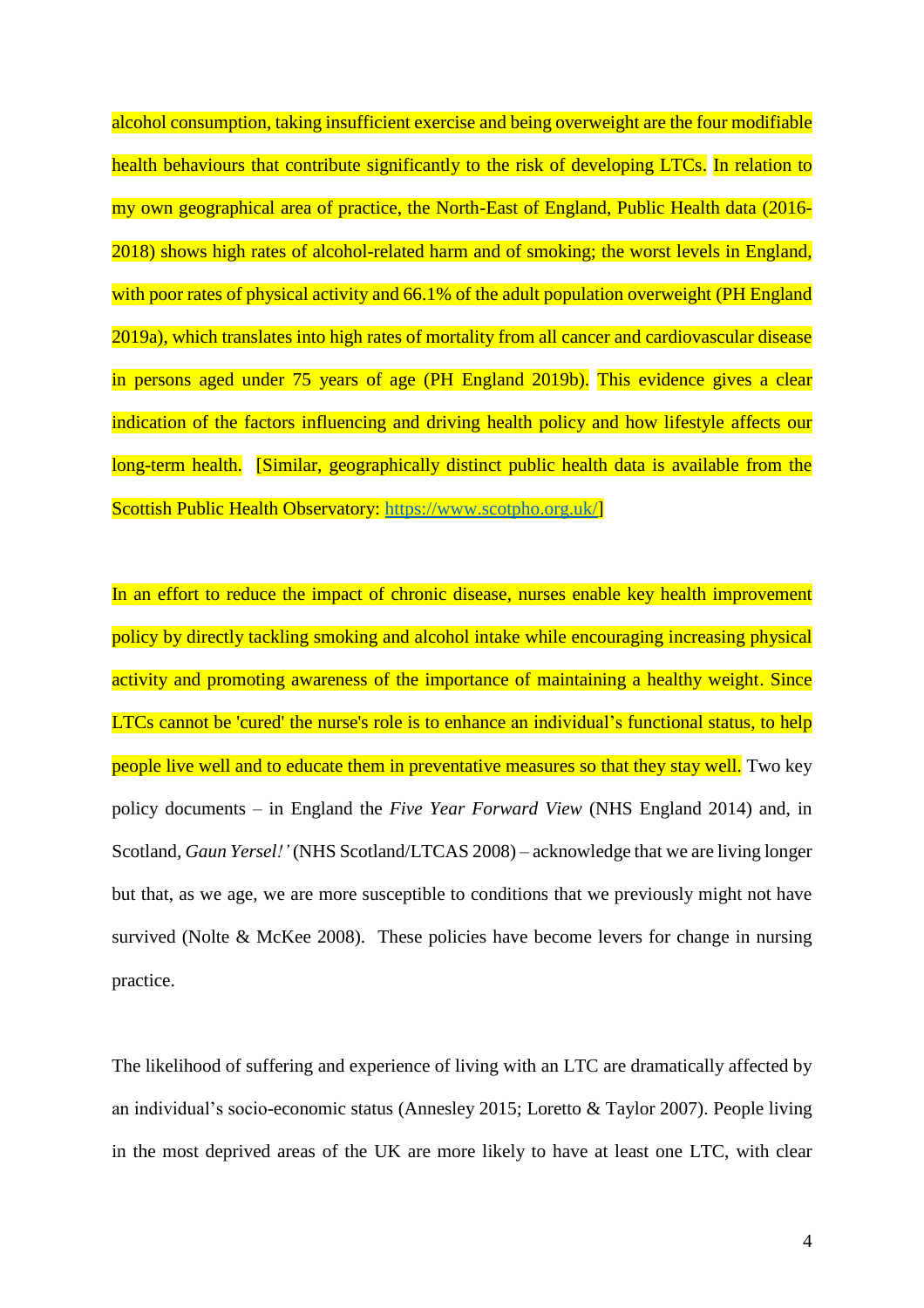evidence that people facing the greatest social deprivation are more likely than those in affluent areas to acquire one LTC by the age of 40 and to develop a second by the age of 50 (Department of Health 2014). This epidemiological, demographic and socio-economic time bomb is of significant concern to governments and health care professionals (WHO 2011). A number of contemporary public health policy themes has emerged in response, such as: the importance of preventing and anticipating illness so that action can be taken early; promoting personal responsibility – '*health is everyone's business*'; and helping people to take more control over their own health (Public Health England (PH England) 2018a).

Experience shows that legislation can be slow to enact public health policy. For example, the Alcohol (Minimum Pricing) (Scotland) Act 2012, aimed at preventing alcohol-related harm, was passed in 2012 but only came into effect in May 2018. However, policy implementers have shown themselves to be more responsive. In Scotland, for example, clinical managers embraced the message contained in *Gaun yersel!'* and, in partnership with district nurses, have driven the policy into direct front line nursing practice (Annesley 2015). In England, the *Five Year Forward View* has informed subsequent policy initiatives and underpins the new *NHS Long Term Plan* (2019).

For two hypothetical case studies which further illustrate the impact of policy on integration of care, supporting care of people with LTCs and nursing knowledge, see Boxes 1 and 2 **[Insert Boxes 1 and 2].**

#### *Current health policy focus and implications for nursing*

Alongside LTCs, obesity and mental health problems in children and young people are key topical health policy issues that place nursing provision under increased pressure. It is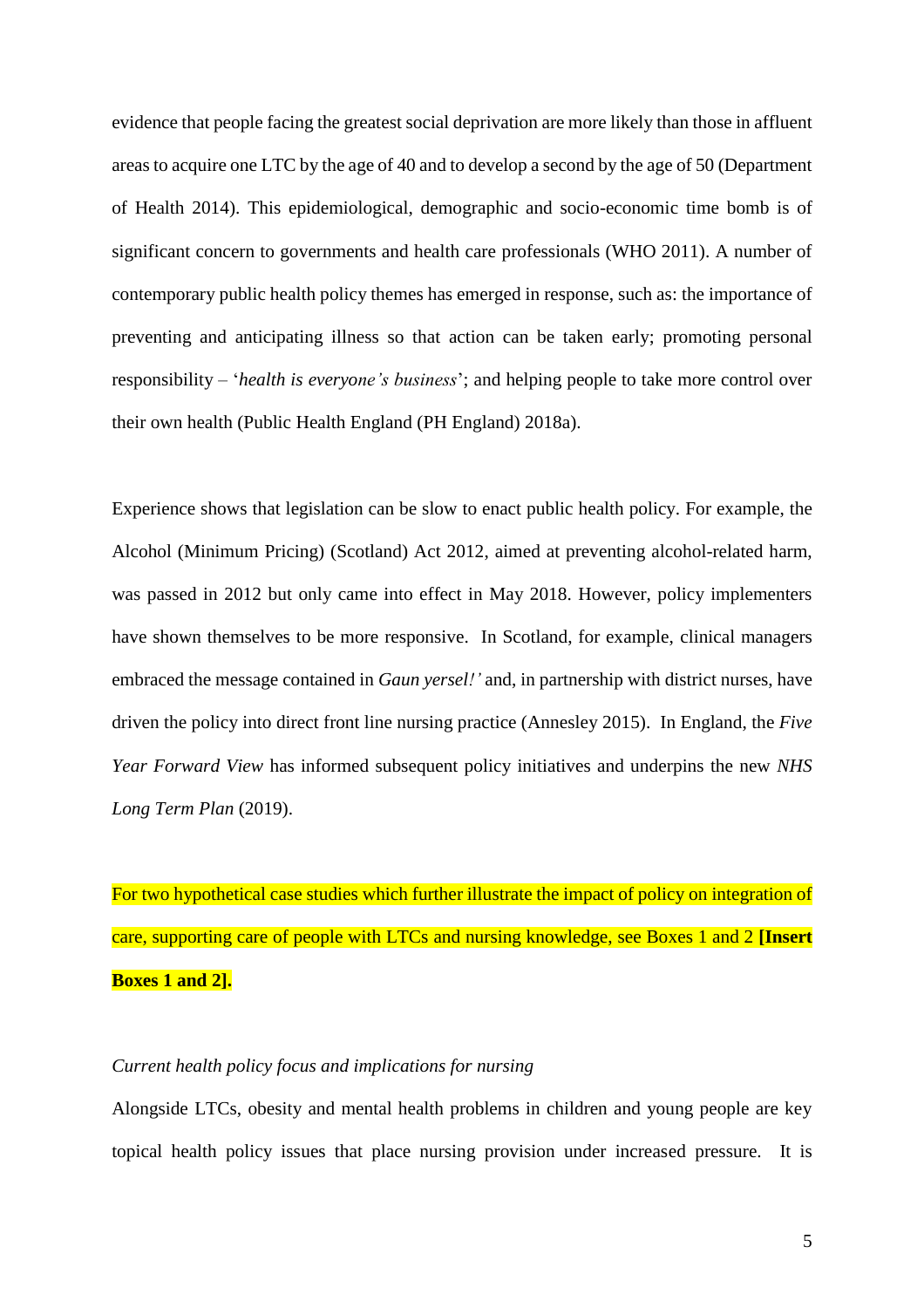estimated that 10% of those aged 5-16 years have a diagnosable mental health condition (Mental Health Foundation 2015); and, in 2016-17, 20% of children aged 11-12 were identified as obese (NHS Digital 2018). Childhood obesity is particularly pronounced in the North-East of England with 22.8% of children aged 10-11 identified as obese (PH England 2019c). Poor diet and obesity across all age ranges is contributing to a rising incidence of Type 2 diabetes (PH England 2014). While policy develops in response, nurses are already dealing with the everyday consequences of the crisis in health. Sometimes, we must take the initiative, as further illustrated in the policy case studies in **Boxes 1 and 2**.

The evolving policy context is overtaking traditional interventions, so nurses should be aware of new approaches and seek best practice where they can – for example, recognising people's power to help themselves and considering strategies to help people change their lifestyle, drawing on behavioural and social sciences (PH England 2018b). The complexity of these issues also means that we cannot rely on a single institution to solve them: the NHS needs to join forces with local councils and voluntary and private sector providers to create better integration of services. As the contexts of care delivery, location and method change, we must transform our roles as nurses. We must adapt to keep pace with such changes in society as well as responding to the financial challenges to best manage resources and ensure safe, high quality patient care.

It is implicit that for health policy to succeed it must be implemented. The process of policy delivery can appear unpredictable, messy and complex (Cairney 2012). To help understand how policy is delivered in practice, it is useful to consider the policy process in a five stage model: getting ideas onto the agenda; formulating policy; adoption; implementation and evaluation (Anderson 2011). However, this model perpetuates the perception that policy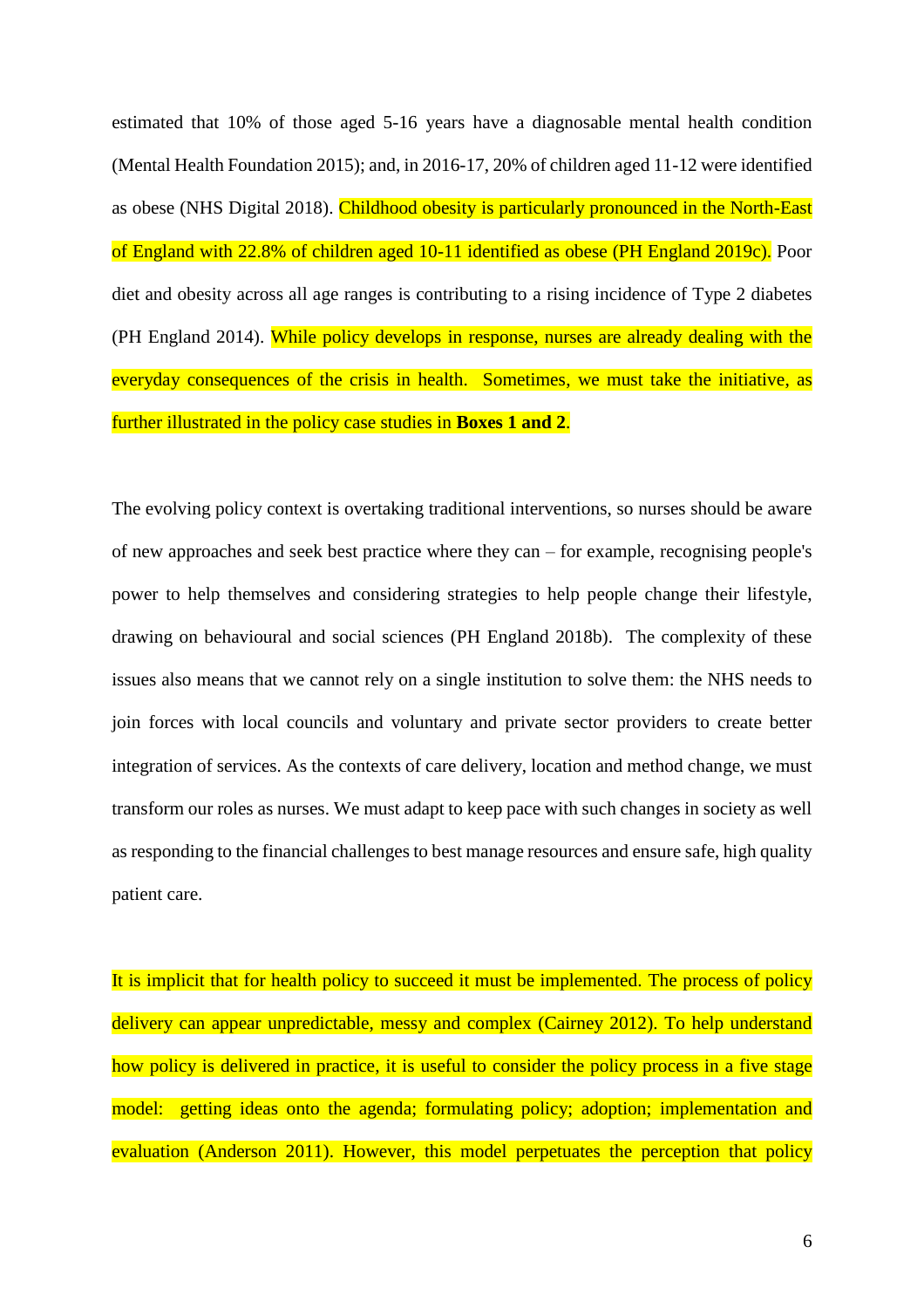implementation is top-down. In reality, and as revealed by research, it is recognised that such hierarchical models are too simplistic (Schofield 2001); that a range of actors shape and inform policy; that bottom-up strategies work alongside policy directives to interpret and operationalise initiatives.

This shift in understanding is reflected in the implementation of the Health and Social Care Act 2012, which marked a move away from centralised control of the NHS in England (Iacobucci, 2017a). It sought to reorganise the NHS in a number of ways, but most significantly through the establishment of clinical commissioning groups (CCGs), which passed the purchase of health services, for a local community, to GP-led collectives (Moran et al 2017). Nurses, in the form of a governing body nurse, also play an important role in the leadership, governance and decision-making of CCGs (Dempsey & Minogue 2017). Here health policy has directly impacted on the opportunities in influence and leadership that nurses can demonstrate, with the voice of the nursing profession shaping the context of care for local communities. These opportunities have been provided by the enacting of policy and allow nurses to exercise their power in policy implementation.

Nurses also adapt and apply policy to their practice in, for example, primary care where district nurses have been shown to respond directly to the UK policy demand to shift focus of intervention from hospital to a community setting (see above; Haycock-Stuart & Kean, 2013).

In summary, health policies aim to influence care and affect nursing directly by changing:

 The location of care – to move it closer to home and away from in-patient facilities: nurses are caring for sicker patients at home.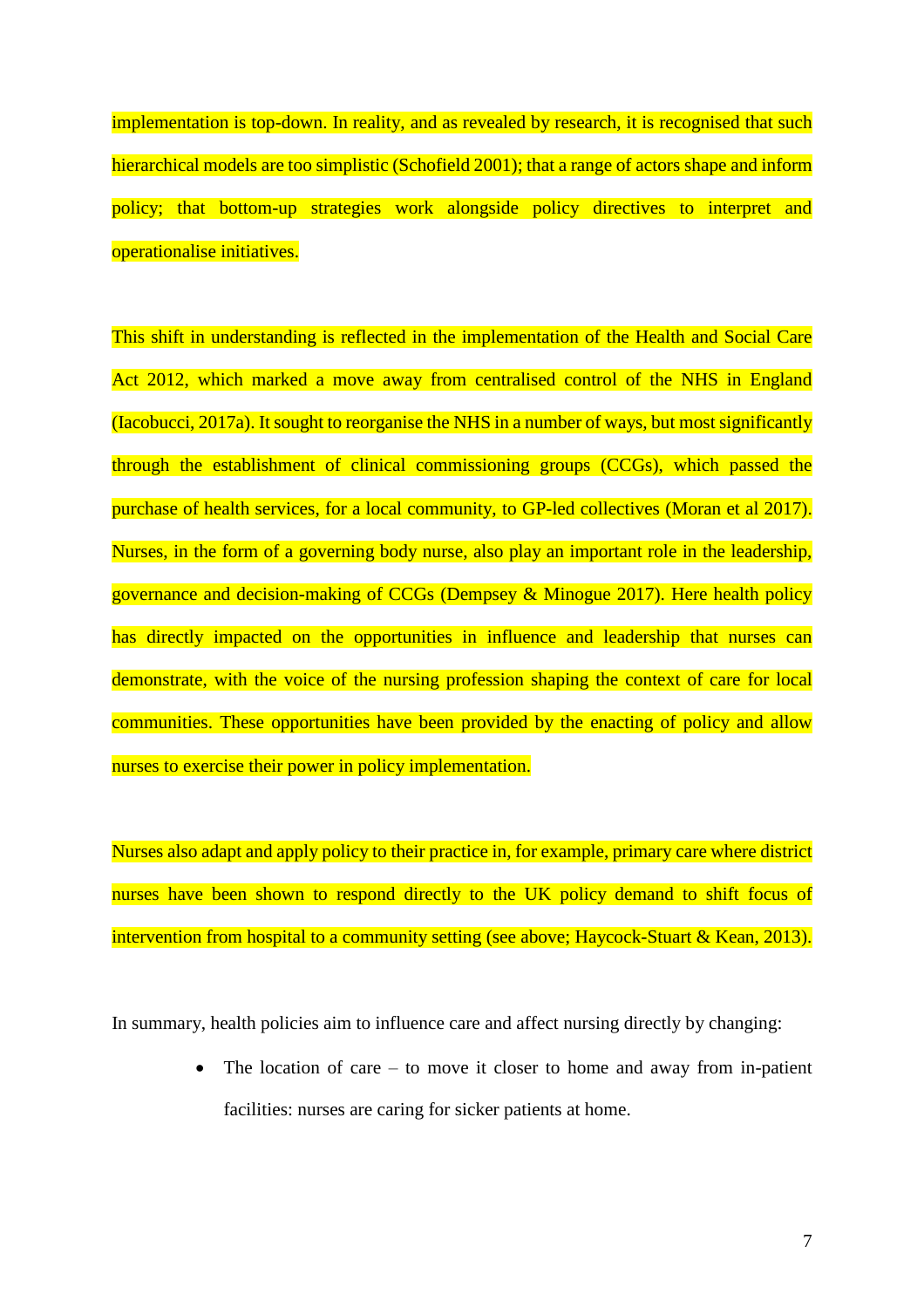- The focus from treatment to the promotion of health and prevention of illness so that nurses are working more directly across the life-span in a less episodic way;
- Roles and responsibilities, directing nurses to work in integrated teams that bridge health and social care and adapt to an integrated model of delivery around multiple health conditions rather than a single disease and;
- Taking nursing away from a traditional bio-medical health model to a greater appreciation of wider health determinants – the idea of integrating health in all policies.

These policy themes are not mutually exclusive. They overlap as they seek to acknowledge the changing needs of the population and respond to requirements to improve public health and the closer integration of social and health care. Policy implementation directly impacts on nursing and reinforces the need for nursing leadership to deliver policy in practice (Haycock-Stuart & Kean, 2013). But delivering policy on the 'front line' highlights the demand for a different type of leadership. Indeed, the importance of nursing leadership is a core principle of the current English Nursing and Midwifery Strategy: Leading Change. Adding Value (NHS England 2016a).

Policy agendas may conflict directly with professional principles, neglecting or challenging nurses' ability to deliver patient-centred care. To implement front line policy, nurses need additional training, workforce resources and the development of specialist knowledge. These resources may be absent or in short supply. For example, policy ideas addressing prevention and health promotion require nurses to use coaching or motivational interviewing to meet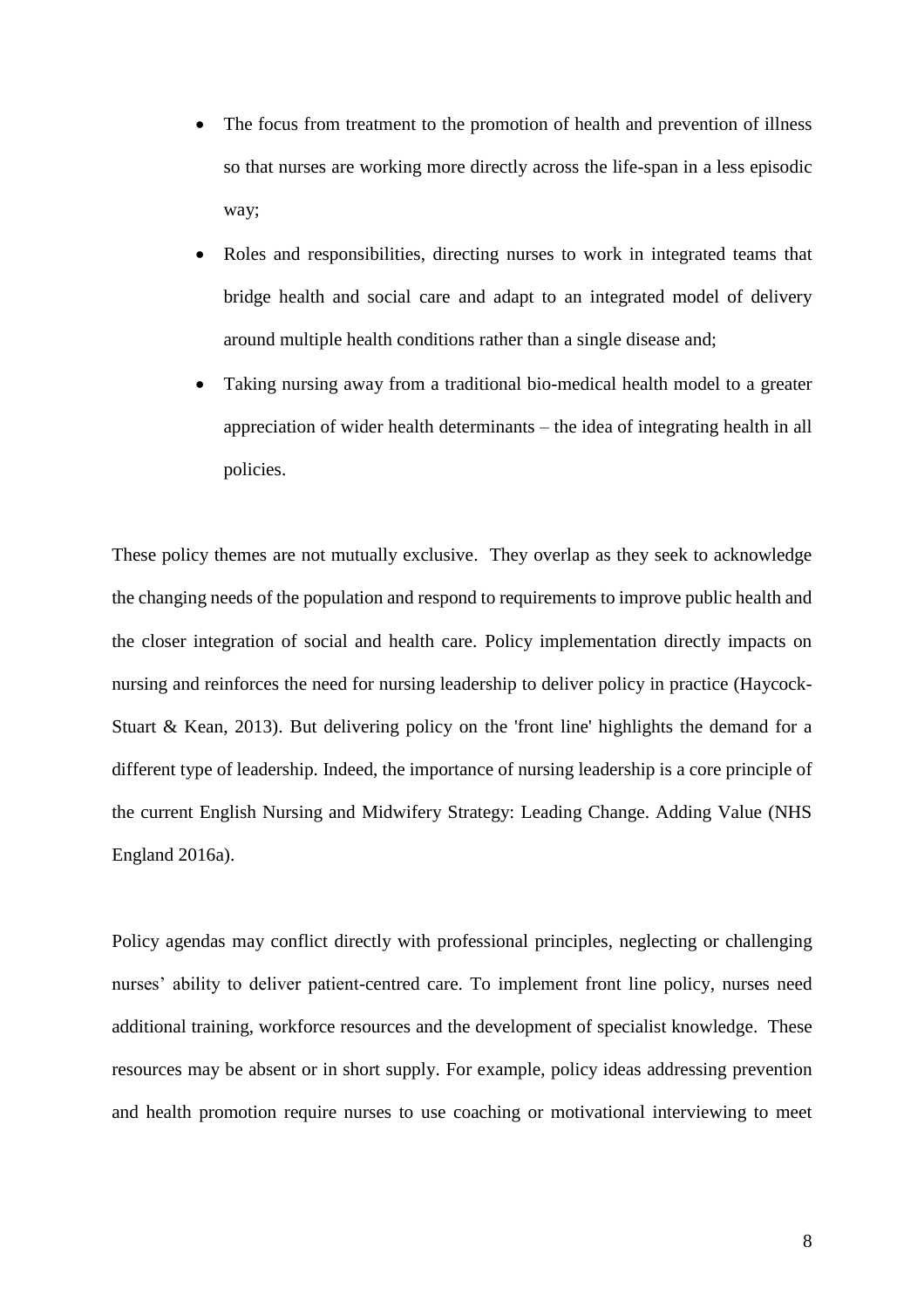policy directives: '*making every contact count'* (NHS England 2016b). These are new skills, which pose a significant challenge and a potential barrier to policy implementation.

More thoughtful policy making should engage those who will be directly impacted, so the process ought to include front line nurses to help anticipate conflicts and resistance and mitigate barriers to implementation. A good example of this bottom-up approach to policy is the development of NHS Scotland's policy promoting self-management for people with LTCs. '*Guan Yersel'!'* (see above; NHSScotland/LTCAS 2008), written by the Scottish Department of Health in collaboration with voluntary sector workers engaged with people living with LTCs. Much can be learned from its success, which promoted efforts to encourage participation and collaboration, ensured positive communication and a strong patient focus to selfmanagement (Annesley 2015). Success was ensured by leadership from the policy-makers and those targeted with implementing patient self-management in practice: specialist nurses and District Nursing teams.

Despite this progressive approach to policy development *Guan Yersel'!* still posed challenges to implementation. A health policy that focuses on promoting personal responsibility can be seen as '*healthcare on-the-cheap*', since it subtly shifts the responsibility of treatment from practitioner to patient. Even more concerning, promoting personal responsibility over professional expertise best serves those who can already help themselves, resulting in a '*policy paradox*'. Self-management is most successfully exercised by people who already understand how to manage their LTCs but does little to help those who can least manage their LTCs: people living with more than one LTC and those who are socio-economically disadvantaged. The unintended consequence is that policies focusing on personal responsibility polarise and accentuate health inequalities, rather than creating an environment that reduces them. This is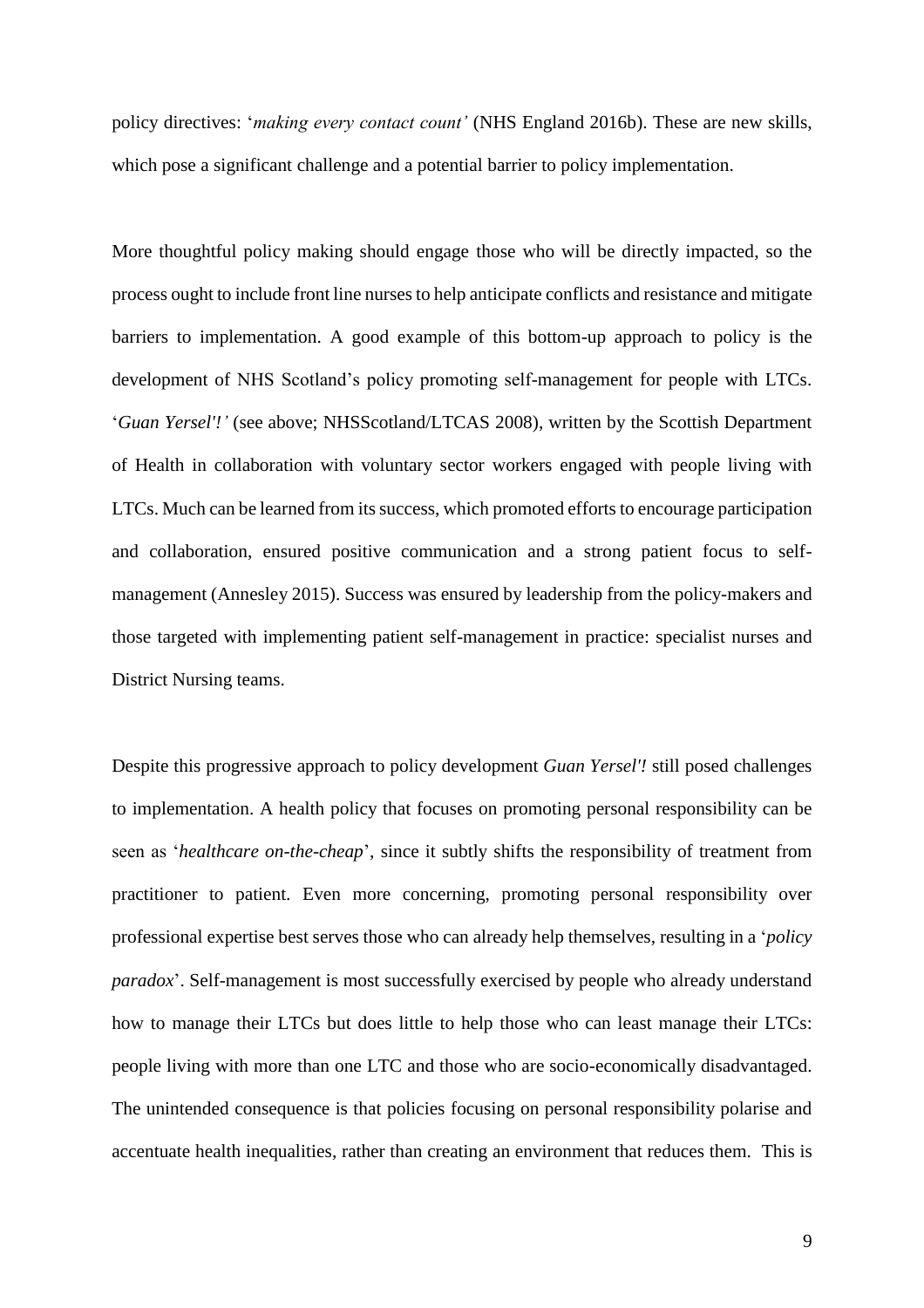a huge healthcare challenge for the whole sector, from policymakers to nurses (Annesley 2015).

#### *Organisation of health care in the UK*

Health policy and spending are devolved to the four regions of the UK, since 1999 in Scotland and Wales and 2000 in Northern Ireland (Murray et al 2013). So, while the four regions have faced similar challenges, they have approached them with contrasting policy solutions (Greer 2004). NHS England has focused on the internal market as its driver and promoted a top down managerial model, while NHS Scotland's approach has been to promote professionalism, using networks of clinicians to plan resource allocation and agree how care should be prioritised (Greer 2004). The contrast between a heavily managerial, market driven model in England and a clinician led model in Scotland explains why the health policy stories of both regions have diverged.

In England and Scotland health policy priorities are largely similar but the means by which these priorities are converted to policy differ. Both regional health services prioritise public health, children and young people, mental health and inequalities in health, technology and workforce (NHS England 2017, NHS Health Scotland 2018). However, NHS England still takes what could be interpreted as a '*disease informed approach*', as well as focusing on the competitive purchase of services as a driver for improvement (NHS England 2017). In Scotland the policy approach is informed by a desire for integration of health and social care, with a strong emphasis on collaboration, fairness, inclusivity and a healthy environment (NHS Health Scotland 2018). In England, therefore, nurses are both purchasing provision and acting as the primary agents for policy delivery; in Scotland, nurses are more directly integrated into policy interpretation (Annesley 2015).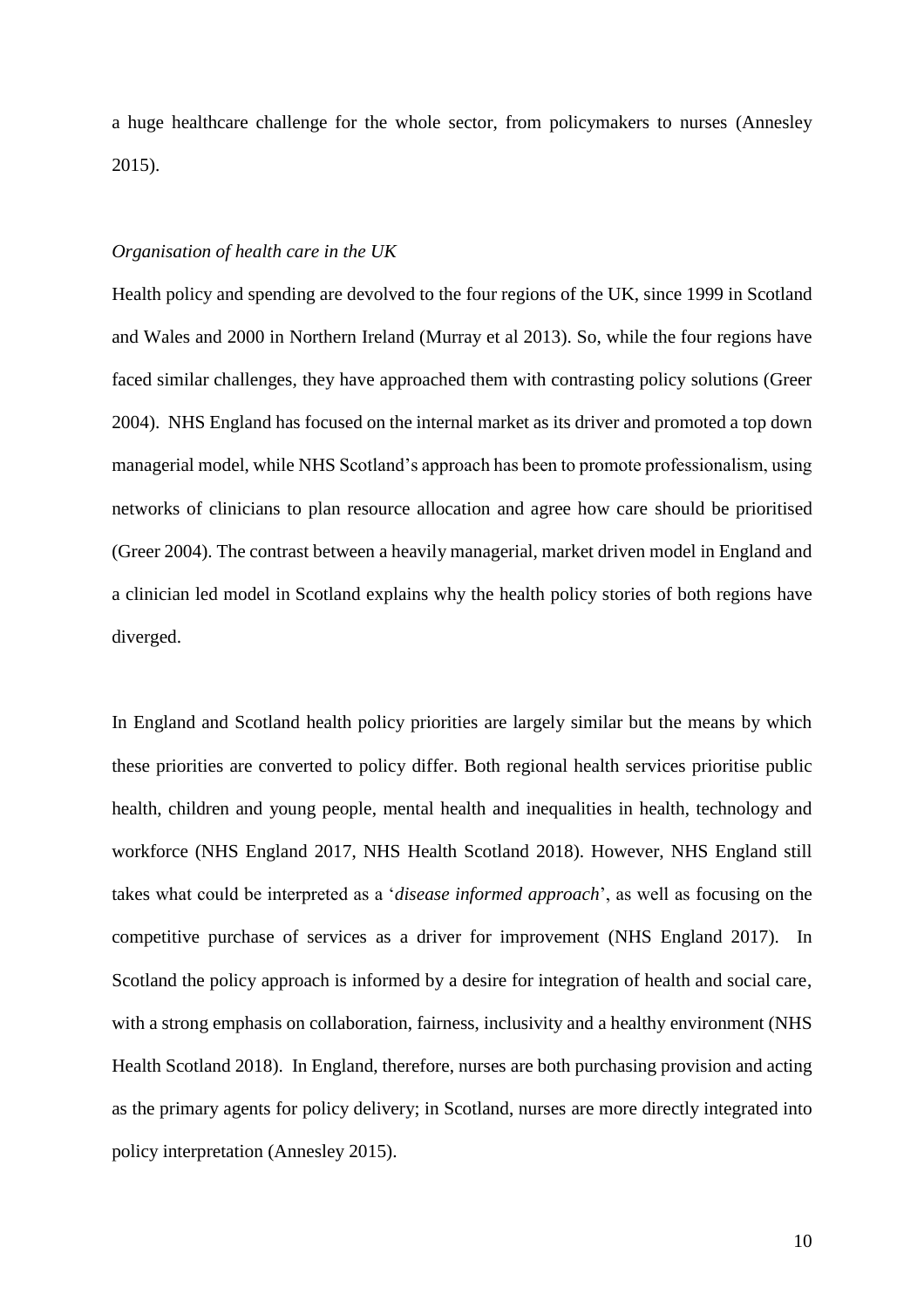The health policy story in Wales and Northern Ireland is less well developed. Wales abolished the purchaser-provider split in 2009 and focuses on performance management through the leadership of NHS Trust chief executives, adopting what has been described as an innovative local approach to health policy (Bevan et al 2014). In contrast Northern Ireland, whose elected Assembly is currently suspended, has made the least progress in implementing health policy (Bevan et al 2014). Their approach has been described as permissive managerialism, led by civil servants with little political interest or involvement from policy implementers (Greer 2005).

See **Diagram 1** for an overview of the key organisations that make up health care in the UK, which illustrates the different sources of health policy across the UK. [**Insert Diagram 1:]**

#### *Policy implications for the nursing profession*

Policy matters for our profession: for who a nurse is; for what nursing means and how we do our job. As we have seen, policy addresses existing and anticipated areas of concern in healthcare and its organisation; and one important challenge in the 71<sup>st</sup> year of the NHS is workforce pressure, not just on staffing levels and costs but in relation to roles, responsibilities and skills mix. Currently, 600 095 nurses are registered with the NMC, with a documented decline in Registered Nurses (RN) coming from Europe following the EU Referendum in June 2016. In April 2018 the NMC reported that "*between April 2017 and March 2018, 3,962 people left* [the NMC register] *– an increase of 29 percent*" (NMC 2018a). This, combined with the replacement of NHS bursaries for nursing and midwifery students with tuition loans in August 2017 (only in England; Scotland, Wales, and Northern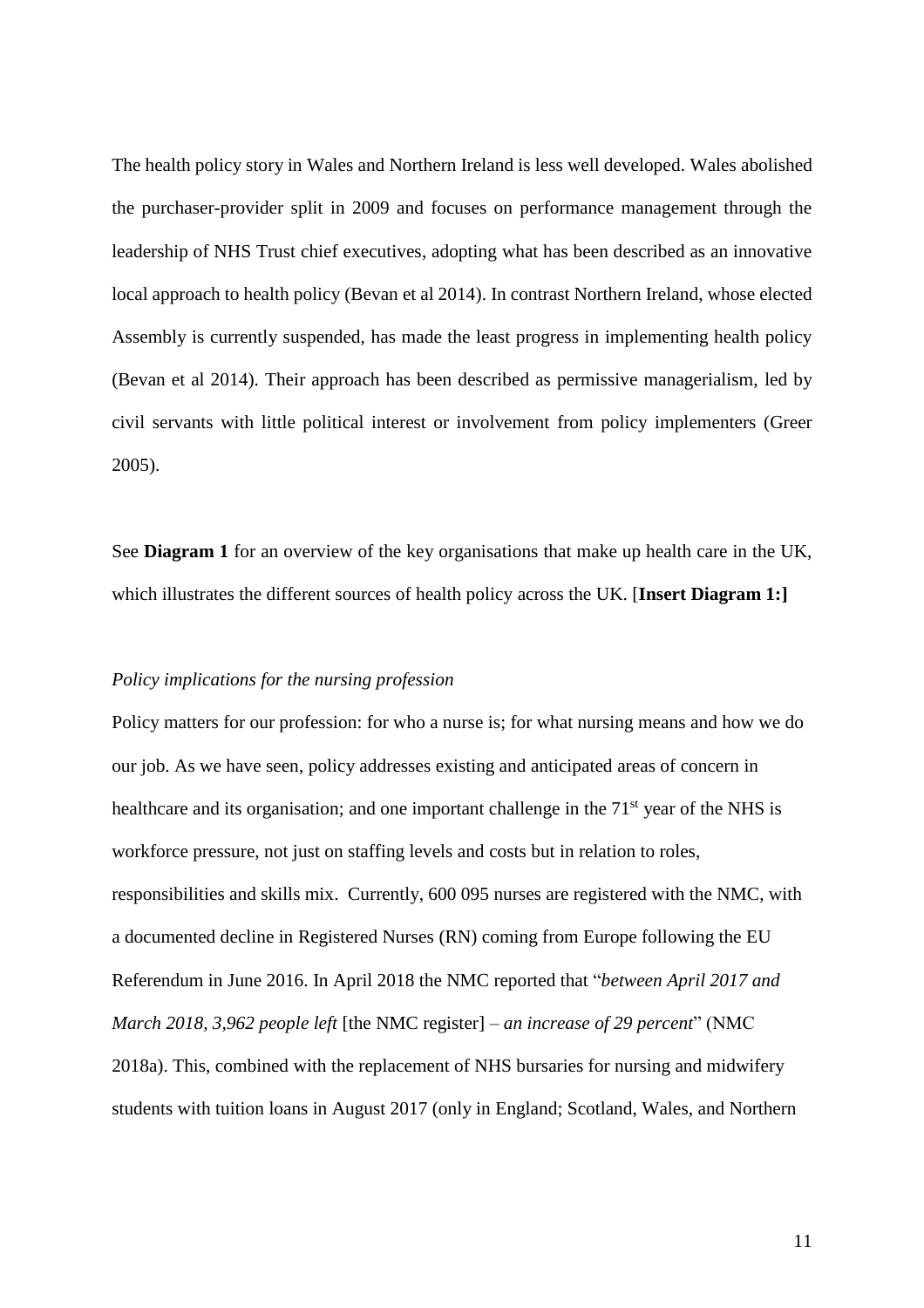Ireland have maintained an NHS bursary) is having a considerable impact on nursing numbers, one that is likely to worsen the NHS staffing crisis.

One policy response, as advocated in Lord Willis' review '*Shape of Caring*' (NHEE 2015), is the development of the Nursing Associate, designed to bridge the gap between the roles of Health Care Assistant (HCA) and RN. However, this scheme will only operate in England and presents an unknown challenge for nursing's professional regulator (NMC 2018b). The impact of this new role on nurse staffing levels in England will take time to emerge. Hopefully, it will go some way to redressing the imbalance in nurse staffing numbers in England which currently, out of the four regions of the UK, has the lowest rate of WTE nurses per 1000 population at 5.8, with Scotland having the highest at 7.9 nurses per 1000 population (Bevan et al 2014). However, there is concern that this role represents a dilution of skill mix which will do little more than plug a staffing gap and constitutes a retrograde step, which will neither promote professional status nor recognise the investment needed to ensure high quality nursing care (Rafferty 2018).

## *Conclusion*

This health policy article has shown why nurses need to understand policy. The NHS faces considerable challenges, and these are reflected in many of the policy themes explored here. Nurses and nursing need to recognise and adapt to these challenges if we are to move forward and continue to provide universal, equitable, comprehensive and high-quality care (Iacobucci 2017b). Health policy and its implementation relies on nurses to bridge the gap between policy and practice. The impact of health policy on our ability to deliver and coordinate care is of contemporary and ongoing relevance and is reflected in Platform 7 of the new NMC Future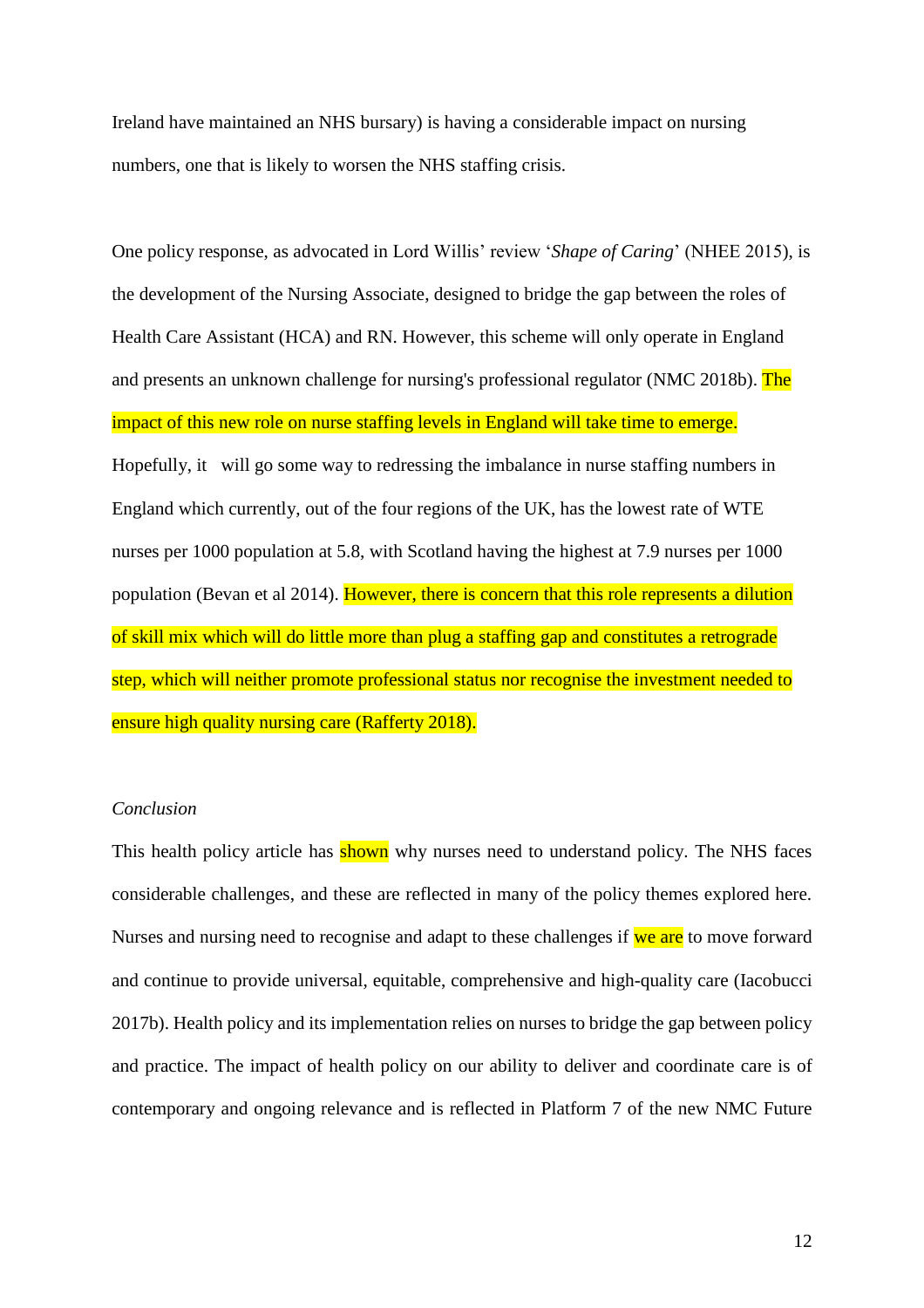Nurse Standards (NMC 2018c). Policy and its process are essential elements of nursing and will govern the future development of the profession.

For further policy information and guidance please see **Table 2**: Useful Websites **[Insert Table** 

**2: Useful Websites]**

## **References**

Allsop, J. (1995) Health Policy and the NHS towards 2000. (2<sup>nd</sup> ed.) Essex: Longman.

Anderson, J. E. (2011) Public policymaking: An introduction ( $7<sup>th</sup>$  ed.) Boston, MA: Wadsworth **Cengage Learning.** 

Annesley, S. H. (2015) A qualitative study of policy and action: How the Scottish Government has implemented self-management support for people with long-term conditions. Doctoral Thesis, University of Stirling Online Research Repository. Available from<http://hdl.handle.net/1893/22370> Last accessed (15/01/2019)

Bevan, G., Karanikolos, M., Exley, J., Nolte, E., Connolly, S. and Mays, N. (2014) The four health systems of the United Kingdom: how do they compare? London: The Health Foundation/Nuffield Trust.

Blakemore, K., Wrawick-Booth, L. (2013) Social Policy. An Introduction. Maidenhead: Open University Press.

Buse, K., Mays, N., Walt, G. (2005) Making Health Policy. Maidenhead: Open University.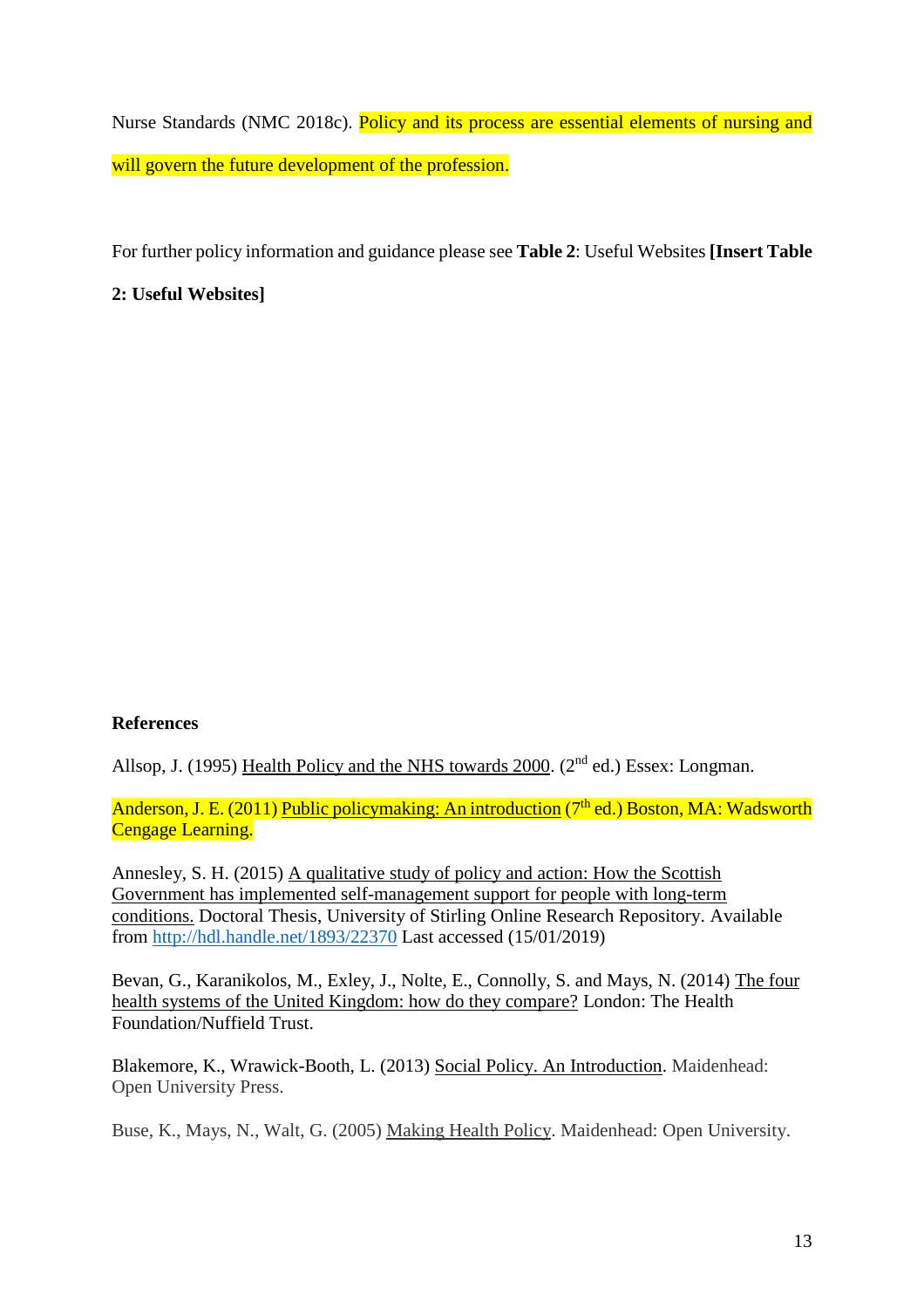Cairney, P. (2012) Understanding Public Policy. Theories and issues. Basingstoke: Palgrave Macmillan.

Dempsey A, Minogue V. (2017) The governing body nurse as a clinical commissioning nurse leader. Nursing Standard. 31 (26), pp42-51.

Department of Health (2014) Comorbidities framework. A framework of principles for system-wide action. Available from: [https://assets.publishing.service.gov.uk/government/uploads/system/uploads/attachment\\_data](https://assets.publishing.service.gov.uk/government/uploads/system/uploads/attachment_data/file/307143/Comorbidities_framework.pdf) [/file/307143/Comorbidities\\_framework.pdf](https://assets.publishing.service.gov.uk/government/uploads/system/uploads/attachment_data/file/307143/Comorbidities_framework.pdf) Last accessed: (18/10/18)

Diabetes UK (2014) Diabetes Facts and Stats. Available from: [https://www.diabetes.org.uk/resources-s3/2017-11/diabetes-key-stats-guidelines](https://www.diabetes.org.uk/resources-s3/2017-11/diabetes-key-stats-guidelines-april2014.pdf)[april2014.pdf](https://www.diabetes.org.uk/resources-s3/2017-11/diabetes-key-stats-guidelines-april2014.pdf) last accessed: (15/01/19)

Government Legislation UK (2012) Health and Social Care Act 2012 Available from [http://www.legislation.gov.uk/ukpga/2012/7/pdfs/ukpga\\_20120007\\_en.pdf](http://www.legislation.gov.uk/ukpga/2012/7/pdfs/ukpga_20120007_en.pdf) Last accessed:  $(05/02/2019)$ 

Government Legislation UK (2012) Alcohol (Minimum Pricing) (Scotland) Act 2012 Available from [https://www.legislation.gov.uk/asp/2012/4/pdfs/asp\\_20120004\\_en.pdf](https://www.legislation.gov.uk/asp/2012/4/pdfs/asp_20120004_en.pdf) Last accessed: (15/01/19)

Greer, S., L. (2004). Four-way bet: How devolution has led to four different models for the NHS. London: UCL Constitution Unit.

Greer S., L. (2005). The Territorial Bases of Health Policymaking in the UK after Devolution. Regional and Federal Studies Vol 15(4) 501-518.

Harvey G, Kitson A. (2015) Translating evidence into healthcare policy and practice: Single versus multi-faceted implementation strategies – is there a simple answer to a complex question? Int J Health Policy Management 2015; 4: 123–126. doi: 10.15171/ijhpm.2015.54

Haycock-Stuart, E., & Kean, S. (2013). Shifting the balance of care? A qualitative study of policy implementation and nursing. Journal of Nursing Management. 21(6), 867-877.

Iacobucci, G. (2017a) NHS in 2017: the long arm of government. BMJ: British Medical Journal (Online), 356:j41 doi: 10.1136/bmj.j41

Iacobucci, G. (2017b) NHS in 2017: keeping pace with society. BMJ: British Medical Journal (Online), 356. doi: <https://doi.org/10.1136/bmj.i6738> (Published 05 January 2017)

Loretto, W. and Taylor, M. (2007). Characteristics of adults in Scotland with long term health conditions (no.59/2007). Edinburgh: Scottish Government. Available from <https://www.gov.scot/Publications/2007/10/29093311/16> Last accessed: (18/10/19)

Mental Health Foundation (2015) Fundamental Facts about Mental Health. Available from: <https://www.mentalhealth.org.uk/publications/fundamental-facts-about-mental-health-2015> Last accessed: (18/10/19)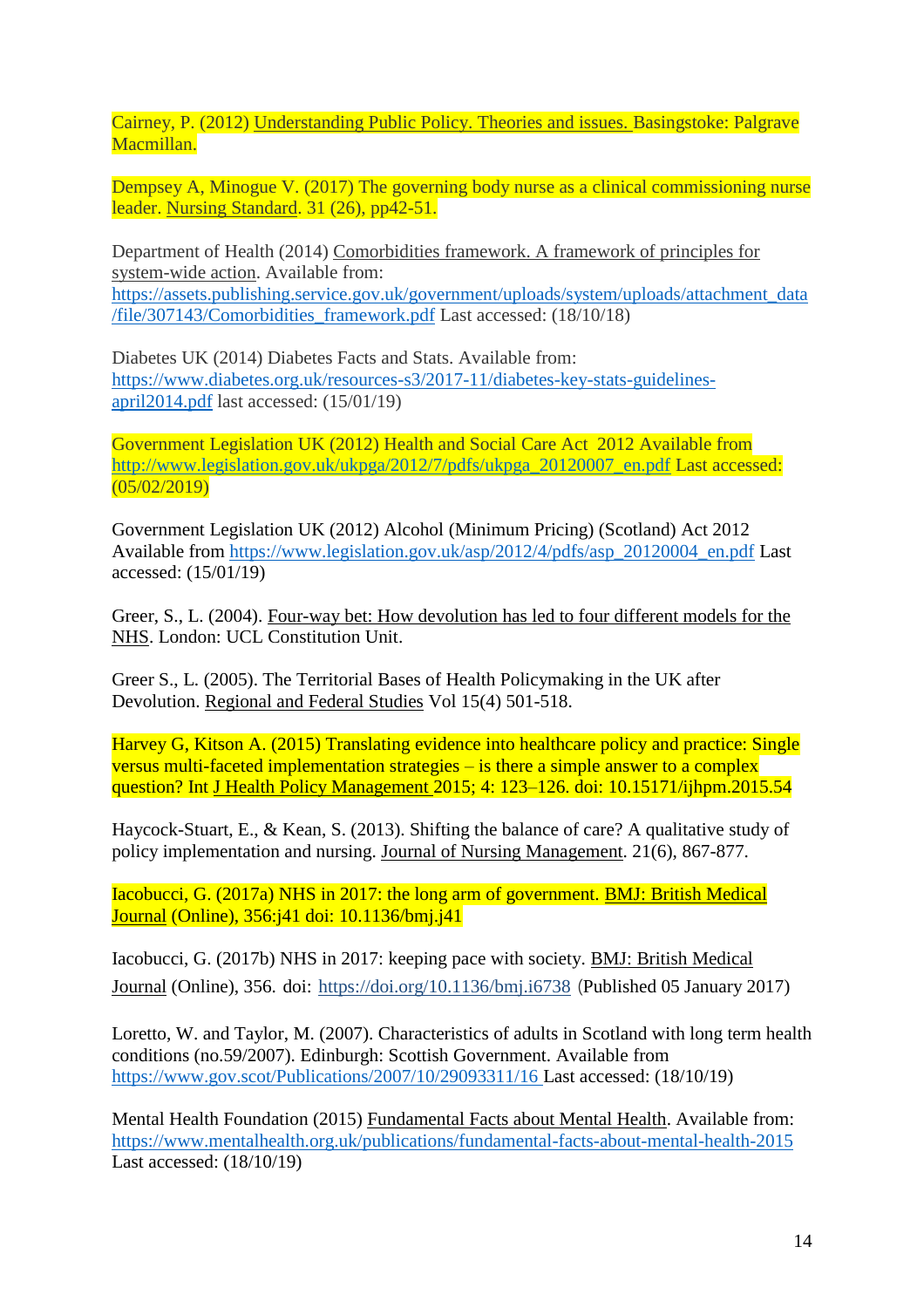Moran V, Checkland K, Coleman A, et al (2017) General practitioners' views of clinically led commissioning: cross-sectional survey in England BMJ Open; 7:e015464. doi: 10.1136/bmjopen-2016-015464

Murray, C.J., Richards, M.A., Newton, J.N, Fenton, K.A., Anderson, H.R., Atkinson, C., Davis, A. (2013). UK health performance: Findings of the global burden of disease study 2010. The Lancet, 381(9871, 997-1020. doi: [http://doi.org/10.1016/S0140-6736\(13\)60355-4](http://doi.org/10.1016/S0140-6736(13)60355-4)

NHS Digital 2018 Statistics on Obesity Physical Activity and Diet. Available from: [https://digital.nhs.uk/data-and-information/publications/statistical/statistics-on-obesity](https://digital.nhs.uk/data-and-information/publications/statistical/statistics-on-obesity-physical-activity-and-diet/statistics-on-obesity-physical-activity-and-diet-england-2018)[physical-activity-and-diet/statistics-on-obesity-physical-activity-and-diet-england-2018](https://digital.nhs.uk/data-and-information/publications/statistical/statistics-on-obesity-physical-activity-and-diet/statistics-on-obesity-physical-activity-and-diet-england-2018) Last Accessed 15/01/19)

NHS England (2019) NHS Long Term Plan. Available at: <https://www.longtermplan.nhs.uk/online-version/> Last accessed: (11/01/19)

NHS England (2017) Next Steps On The NHS Five Year Forward View Available at: [https://www.england.nhs.uk/wp-content/uploads/2017/03/NEXT-STEPS-ON-THE-NHS-](https://www.england.nhs.uk/wp-content/uploads/2017/03/NEXT-STEPS-ON-THE-NHS-FIVE-YEAR-FORWARD-VIEW.pdf)[FIVE-YEAR-FORWARD-VIEW.pdf](https://www.england.nhs.uk/wp-content/uploads/2017/03/NEXT-STEPS-ON-THE-NHS-FIVE-YEAR-FORWARD-VIEW.pdf) Last accessed: (03/01/19)

NHS England (2016a) Leading Change, Adding Value. A Framework for Nursing, Midwifery and care staff. Available at: [https://www.england.nhs.uk/wp](https://www.england.nhs.uk/wp-content/uploads/2016/05/nursing-framework.pdf)[content/uploads/2016/05/nursing-framework.pdf](https://www.england.nhs.uk/wp-content/uploads/2016/05/nursing-framework.pdf) Last accessed: (18/10/18)

NHS England (2016b) Making Every Contact Count (MECC): Consensus statement. Available at: [https://www.england.nhs.uk/publication/making-every-contact-count-mecc](https://www.england.nhs.uk/publication/making-every-contact-count-mecc-consensus-statement/)[consensus-statement/](https://www.england.nhs.uk/publication/making-every-contact-count-mecc-consensus-statement/) Last accessed: (18/10/18)

NHS England (2014) NHS Five Year Forward View. Available at: <https://www.england.nhs.uk/five-year-forward-view/> Last accessed: (10/10/18)

NHS Health Education England (NHEE) (2015) Raising the Bar. The Shape of Caring: A review. A review of the future education and training of Registered Nurses and Care Assistants. Available at: [https://www.hee.nhs.uk/sites/default/files/documents/2348-Shape](https://www.hee.nhs.uk/sites/default/files/documents/2348-Shape-of-caring-review-FINAL.pdf)[of-caring-review-FINAL.pdf](https://www.hee.nhs.uk/sites/default/files/documents/2348-Shape-of-caring-review-FINAL.pdf) Last accessed: (18/10/18)

NHS Scotland/Long Term Conditions Alliance Scotland (LTCAS) (2008) "*Guan Yersel!*" the self-management strategy for long term conditions in Scotland. Glasgow & Edinburgh: LTCAS & Scottish Government.

NHS Health Scotland (2018a) A Fairer Healthier Scotland – Delivery plan Delivering better health for everyone 2018–2019 [http://www.healthscotland.scot/media/2081/delivery-plan-](http://www.healthscotland.scot/media/2081/delivery-plan-2018-19.pdf)[2018-19.pdf](http://www.healthscotland.scot/media/2081/delivery-plan-2018-19.pdf) Last accessed: (03/01/19)

NHS Scotland (2018b) About NHS Scotland Available at: [https://www.scot.nhs.uk/about](https://www.scot.nhs.uk/about-nhs-scotland/)[nhs-scotland/](https://www.scot.nhs.uk/about-nhs-scotland/) Last accessed: (18/10/18)

Nolte, E., and McKee, M. (2008) Caring for people with chronic conditions: An introduction. In E. Nolte, & M. McKee, (Eds.), Caring for people with chronic conditions. A health system perspective. (pp. 1-14). Maidenhead: Open University Press.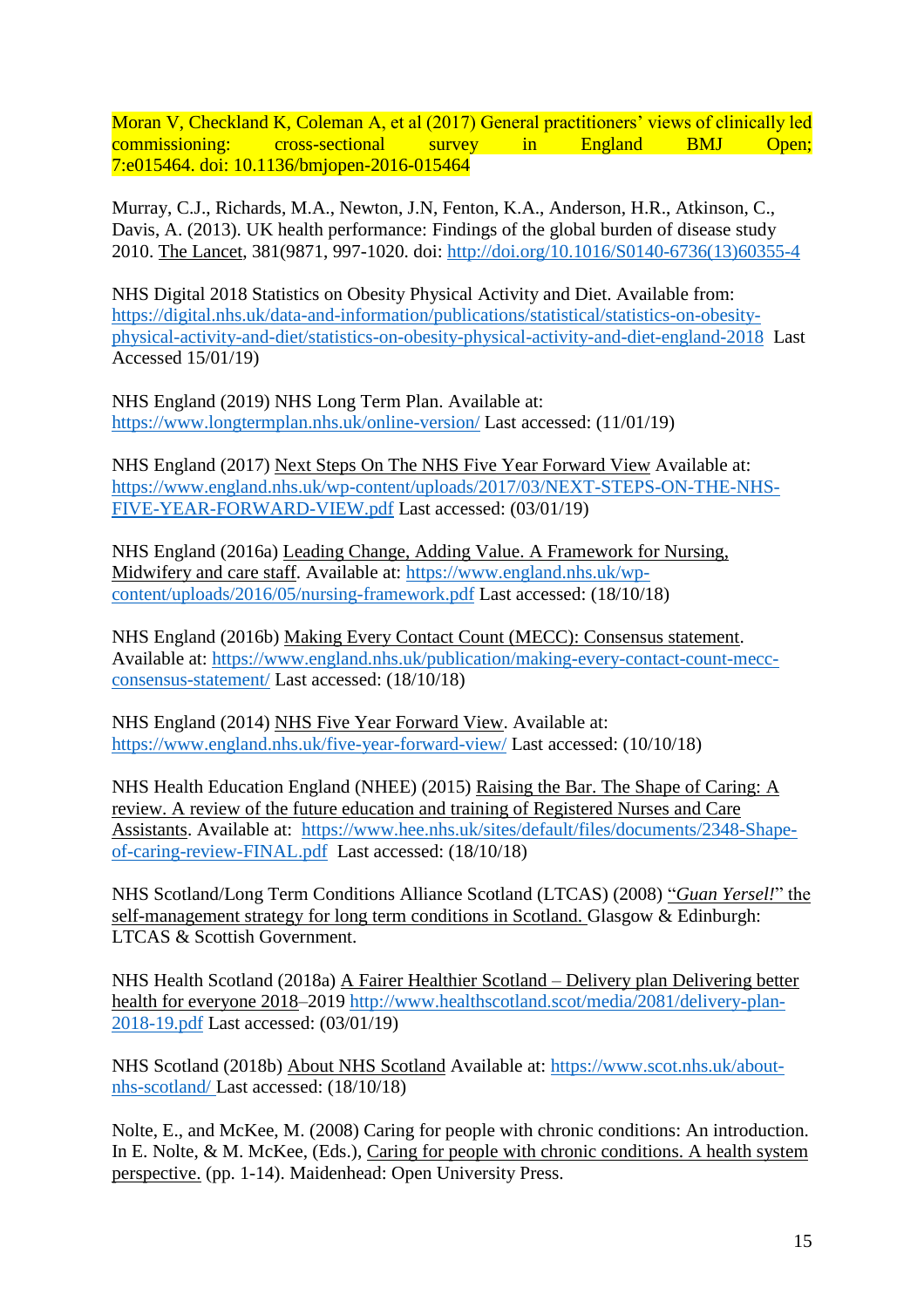Nursing and Midwifery Council (NMC) (2018a) New NMC figures continue to highlight 'major concern' as more EU nurses leave the UK. 25/04/2018 Available from: [https://www.nmc.org.uk/news/news-and-updates/new-nmc-figures-continue-to-highlight](https://www.nmc.org.uk/news/news-and-updates/new-nmc-figures-continue-to-highlight-major-concern-as-more-eu-nurses-leave-the-uk/)[major-concern-as-more-eu-nurses-leave-the-uk/](https://www.nmc.org.uk/news/news-and-updates/new-nmc-figures-continue-to-highlight-major-concern-as-more-eu-nurses-leave-the-uk/) Last accessed: 20/10/18

Nursing and Midwifery Council (NMC) (2018b) Standard of Proficiency for Nursing Associates Available at: [https://www.nmc.org.uk/standards/nursing-associates/standards-for](https://www.nmc.org.uk/standards/nursing-associates/standards-for-nursing-associates/)[nursing-associates/](https://www.nmc.org.uk/standards/nursing-associates/standards-for-nursing-associates/) Last accessed: (20/10/18)

Nursing and Midwifery Council (NMC) (2018c). Future nurse: Standard of proficiency for registered nurses. Available at: [https://www.nmc.org.uk/standards/standards-for](https://www.nmc.org.uk/standards/standards-for-nurses/standards-of-proficiency-for-registered-nurses/)[nurses/standards-of-proficiency-for-registered-nurses/](https://www.nmc.org.uk/standards/standards-for-nurses/standards-of-proficiency-for-registered-nurses/) Last accessed: (20/10/18)

Public Health England (PH England) (2014) Adult obesity and type 2 diabetes. Available from:

[https://assets.publishing.service.gov.uk/government/uploads/system/uploads/attachment\\_data](https://assets.publishing.service.gov.uk/government/uploads/system/uploads/attachment_data/file/338934/Adult_obesity_and_type_2_diabetes_.pdf) [/file/338934/Adult\\_obesity\\_and\\_type\\_2\\_diabetes\\_.pdf](https://assets.publishing.service.gov.uk/government/uploads/system/uploads/attachment_data/file/338934/Adult_obesity_and_type_2_diabetes_.pdf) (last accessed 18/10/18)

Public Health England (PH England) (2018a) All Our Health: about the framework. Guidance. Available at: [https://www.gov.uk/government/publications/all-our-health-about](https://www.gov.uk/government/publications/all-our-health-about-the-framework/all-our-health-about-the-framework)[the-framework/all-our-health-about-the-framework](https://www.gov.uk/government/publications/all-our-health-about-the-framework/all-our-health-about-the-framework) Last accessed: (10/10/18)

Public Health England (PH England) (2018b) Improving people's health applying behavioural and social sciences. Available at: [https://www.gov.uk/government/publications/improving-peoples-health-applying](https://www.gov.uk/government/publications/improving-peoples-health-applying-behavioural-and-social-sciences)[behavioural-and-social-sciences](https://www.gov.uk/government/publications/improving-peoples-health-applying-behavioural-and-social-sciences) (last accessed 10/10/18)

Public Health England (PH England) (2019a) Local Authority Health Profiles: Behavioural risk factors. Available at: [https://fingertips.phe.org.uk/profile/health](https://fingertips.phe.org.uk/profile/health-profiles/data#page/1/gid/1938132694/pat/15/par/E92000001/ati/6/are/E12000001/iid/93014/age/298/sex/4)[profiles/data#page/1/gid/1938132694/pat/15/par/E92000001/ati/6/are/E12000001/iid/93014/a](https://fingertips.phe.org.uk/profile/health-profiles/data#page/1/gid/1938132694/pat/15/par/E92000001/ati/6/are/E12000001/iid/93014/age/298/sex/4) [ge/298/sex/4](https://fingertips.phe.org.uk/profile/health-profiles/data#page/1/gid/1938132694/pat/15/par/E92000001/ati/6/are/E12000001/iid/93014/age/298/sex/4) (last accessed 21/02/19) Public Health England (PH England) (2019b) Local Authority Health Profiles: Life

expectancy and cause of death. Available at: [https://fingertips.phe.org.uk/profile/health](https://fingertips.phe.org.uk/profile/health-profiles/data#page/1/gid/1938132696/pat/6/par/E12000001/ati/102/are/E08000021)[profiles/data#page/1/gid/1938132696/pat/6/par/E12000001/ati/102/are/E08000021](https://fingertips.phe.org.uk/profile/health-profiles/data#page/1/gid/1938132696/pat/6/par/E12000001/ati/102/are/E08000021) (last accessed 25/02/2019)

Public Health England (PH England) (2019b) Local Authority Health Profiles: Child Health Available at: [https://fingertips.phe.org.uk/profile/health](https://fingertips.phe.org.uk/profile/health-profiles/data#page/1/gid/1938132694/pat/15/par/E92000001/ati/6/are/E12000001/iid/93014/age/298/sex/4)[profiles/data#page/1/gid/1938132694/pat/15/par/E92000001/ati/6/are/E12000001/iid/93014/a](https://fingertips.phe.org.uk/profile/health-profiles/data#page/1/gid/1938132694/pat/15/par/E92000001/ati/6/are/E12000001/iid/93014/age/298/sex/4) [ge/298/sex/4](https://fingertips.phe.org.uk/profile/health-profiles/data#page/1/gid/1938132694/pat/15/par/E92000001/ati/6/are/E12000001/iid/93014/age/298/sex/4) (last accessed 21/02/19)

Rayfferty, A. (2018) Nurses as change agents for a better future in healthcare: the politics of drift and dilution. Health Economics, Policy and Law 13: 475-491 doi:10.1017/S1744133117000482

Schofield, J. (2001). Time for a revival? Public health policy implementation: A review of the literature and an agenda for future research. International Journal of Management Reviews, 3(3), 245-263. Doi:1111/1468-2370.00066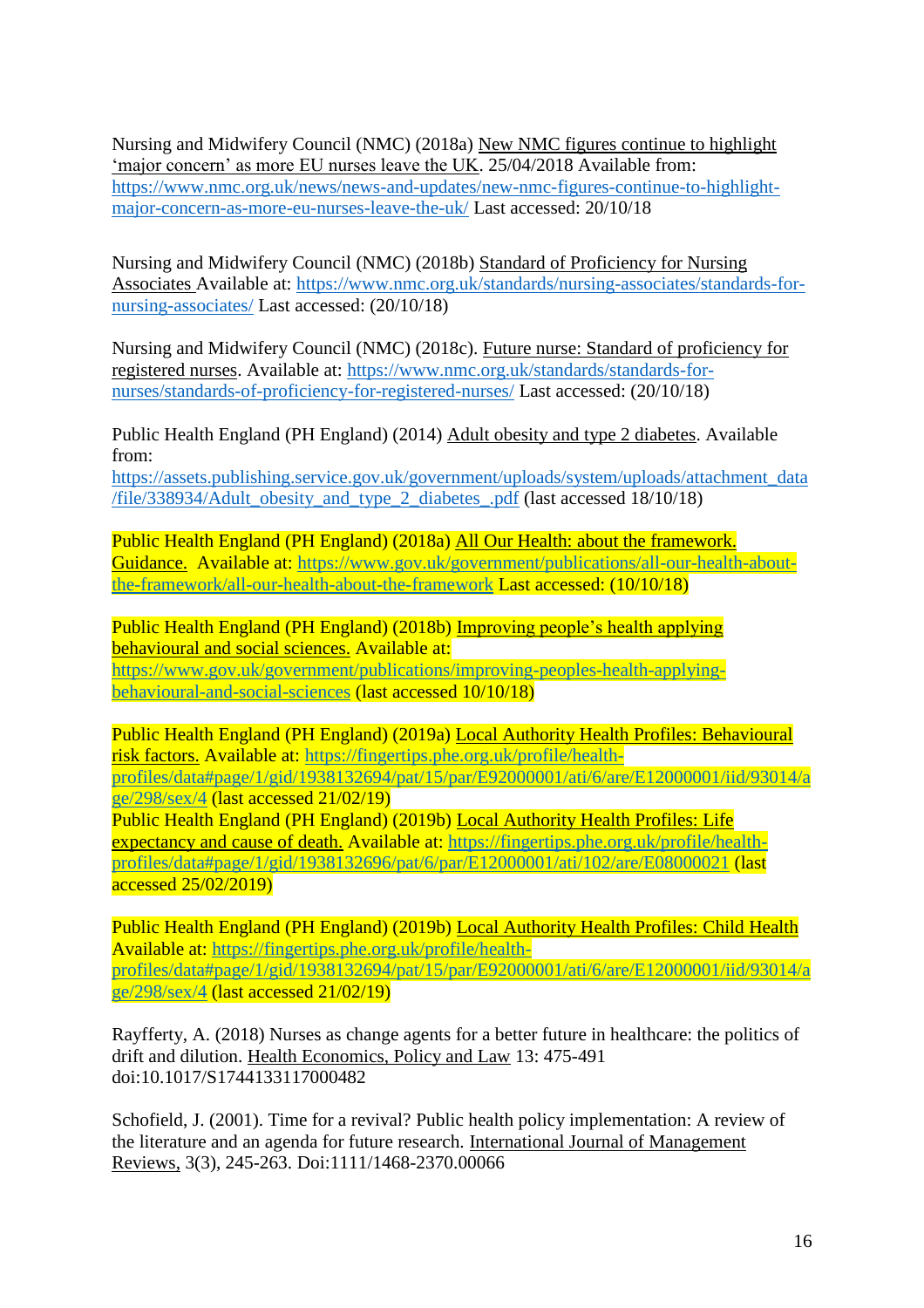Traynor, M. (2013) Nursing in Context: Policy, Politics, Profession. Basingstoke: Pallgrave Macmillan.

Walt, G (1995) Health Policy. An introduction to process and power London: Witwatersrand University Press

White, K, M. (2012) Translation of evidence for health policy. In Translation of evidence into nursing and health care practice. Chapter 8 pp 131-148 Ed White K M. and Dudley-Brown, S. New York: Springer Publishing Company

World Health Organisation (WHO) (2013) Nutrition, Physical Activity and Obesity. United Kingdom of Britain and Northern Ireland. Available at: [http://www.euro.who.int/\\_\\_data/assets/pdf\\_file/0020/243335/United-Kingdom-WHO-](http://www.euro.who.int/__data/assets/pdf_file/0020/243335/United-Kingdom-WHO-Country-Profile.pdf?ua=1)[Country-Profile.pdf?ua=1](http://www.euro.who.int/__data/assets/pdf_file/0020/243335/United-Kingdom-WHO-Country-Profile.pdf?ua=1) (last accessed 21/02/19)

World Health Organisation (WHO) (2011). Global status report on non-communicable disease 2010: Description of the global burden of NCDs, their risk factors and determinants. Geneva: World Health Organisation Available: [http://www.who.int/nmh/publications/ncd\\_report2010/en/](http://www.who.int/nmh/publications/ncd_report2010/en/) (last accessed 19/10/18).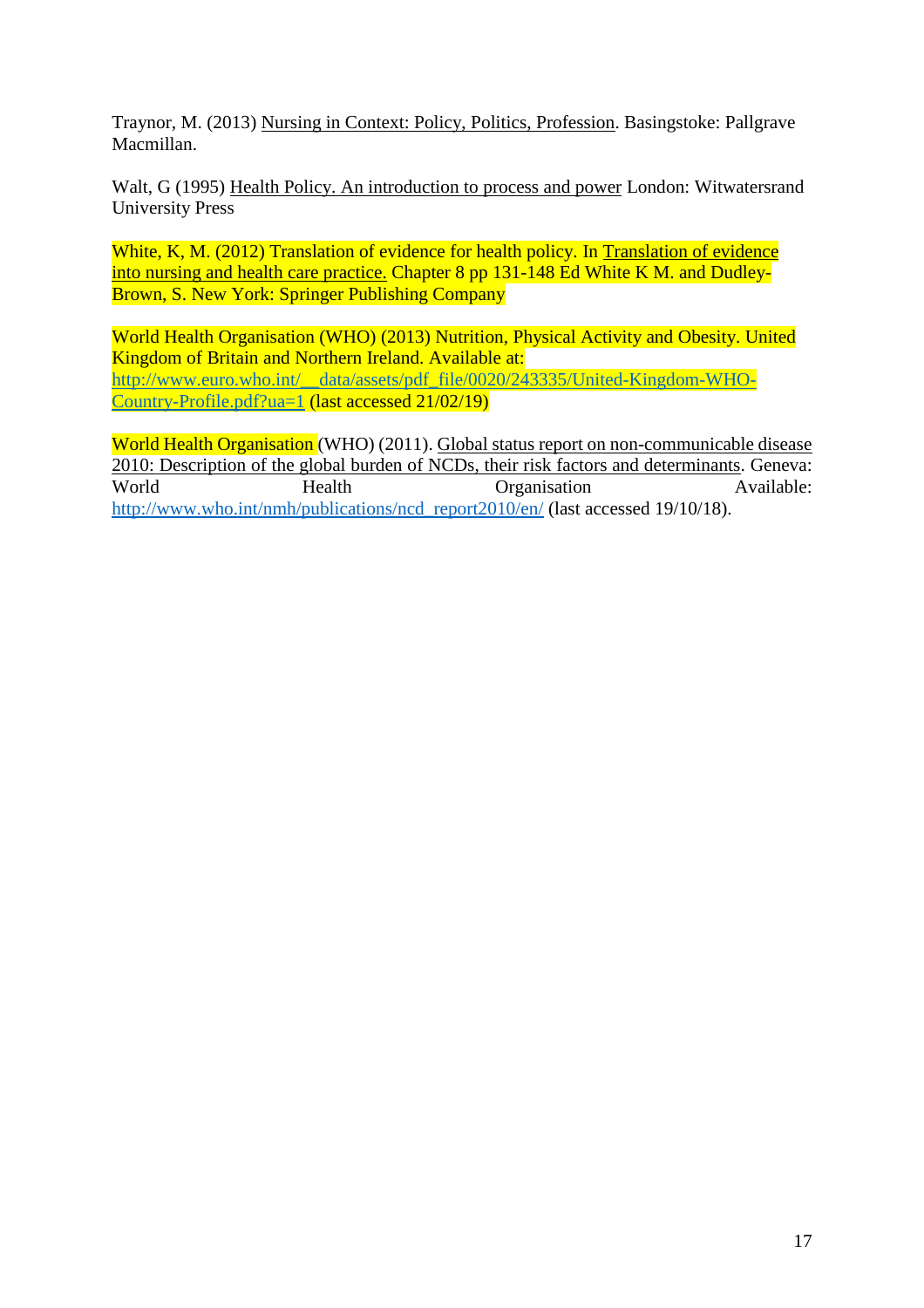# *Box 1: Policy Case Study A: Integrating health systems*

The challenge of an ageing society is that the traditional way of moving through the NHS, by which you see your GP, are referred for treatment, treated, discharge and return home, no longer applies. For the increasing proportion of the population who are grappling with not just one but three, four, or more long-term conditions, and are elderly, the experience of the NHS is very different. Their care and needs do not fit with this traditional, segregated approach. Policy has promoted new models of organisation, team work and collaboration which try to create a better fit for our patients. More often, community nurses are part of integrated teams that bring together health and social care, physical and mental health. The policy aim is to create a collaborative approach around patients with chronic long-term conditions, rather than individual nurses, GPs, social workers, or occupational therapists addressing a symptom or an aspect of patient care. This develops a combined team approach that is more effective and efficient for the patient and better utilises the skill and knowledge of the team members.

Philip's case shows how integrated care and the use of a community care co-ordinator improved his care. Philip is 79-years-old, diagnosed with Parkinson's disease 8 years ago. Within the same time period he has become increasingly deaf and has been diagnosed with type II diabetes and atrial fibrillation. In addition, he is being treated for Meniere's disease, prostatitis and hypertension. Jayne, also 79 years, Philip's wife of 54 years, is his main carer as they seek to continue to live independently. Recently, the couple have felt increasingly isolated and frustrated by the care they receive from their local district general hospital. They were never seeing the same person, having to repeat information and were confused medication instructions that conflicts with those of their GP. Consequently, they were losing confidence in the hospital care they were receiving. Philip maintains as much independence as possible and manages his medication; he eats well but fatigue, his diminishing mobility and loss of confidence due to his deafness and Meniere's disease mean that he only leaves the house occasionally.

Recently, Philip and Jayne have been allocated a community matron to act as their care co-ordinator, which has meant an improvement in communication between the GP, his hospital consultant, and the Parkinson's specialist nurse. The community matron is based in an 'integrated care hub' which allows access to health and social care coordinators and community based allied health care practitioners. Philip and Jayne are visited by the community occupational therapy team who have information on his situation, and adaptations are under way to help Philip about the house. An increase in frequency of assessment by the speech and language therapist has helped with his swallowing. A local befriending service allows Jayne to get out once a week without the anxiety of leaving Philip alone.

Philip, and in turn Jayne, have benefited from better teamwork around him addressing his chronic conditions. In line with the current NHS Plan (2019) this integrated, collaborative approach supports nurses and other healthcare practitioners to work together and develop the best care for the community and individual patients.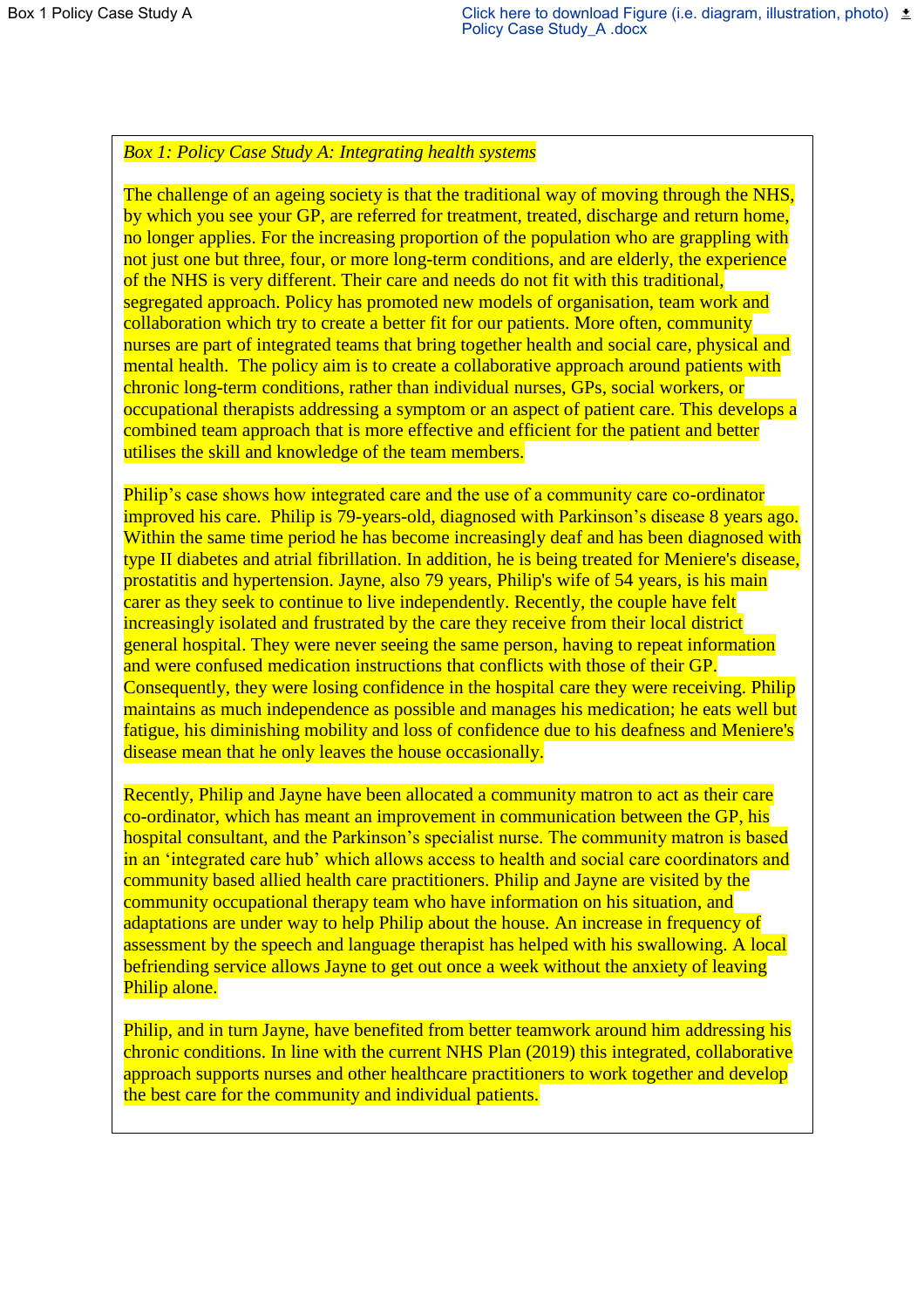*Box 2: Policy Case Study B: An example of how health policy has impacted on nursing knowledge* 

In the UK it is estimated that 3.2 million people in the UK have diabetes (Diabetes UK 2014). Type I diabetes accounts for approximately 10% of all those diagnosed with the disease (Diabetes UK 2014). Type II diabetes is linked to obesity, but not everyone who is obese gets diabetes. Genetics studies show us that there are more sub-types than simply Type I or Type II and that people with Type I and Type II have very different developmental disease pathways. This genetics knowledge has significant impact for diagnosis and treatment and can inform the personalisation of nursing care.

Freddie, a 21-year-old, presented to his health centre Nurse Practitioner with raised blood glucose. He was not overweight but had a strong positive family history of Type II diabetes. To control his blood glucose Freddie was prescribed metformin by his nonmedical prescriber nurse. Knowledge of genetics ensured his nurse was able to discuss the impact of genes on the development of his disease but also the benefit of genetic testing to assess his susceptibility to metformin and determine if this was the best drug to manage his blood glucose.

For nurses to deliver the personalised care set out in health policy papers, they have developed non-medical prescribing skills and knowledge about the genetic influence on disease and its treatment.

Freddie, has tailored, personalised care supported by the latest genomics and research. These are important elements of a modern NHS, showing the development of specialist nursing knowledge and clinical leadership, key themes in health policy (NHS England 2016a).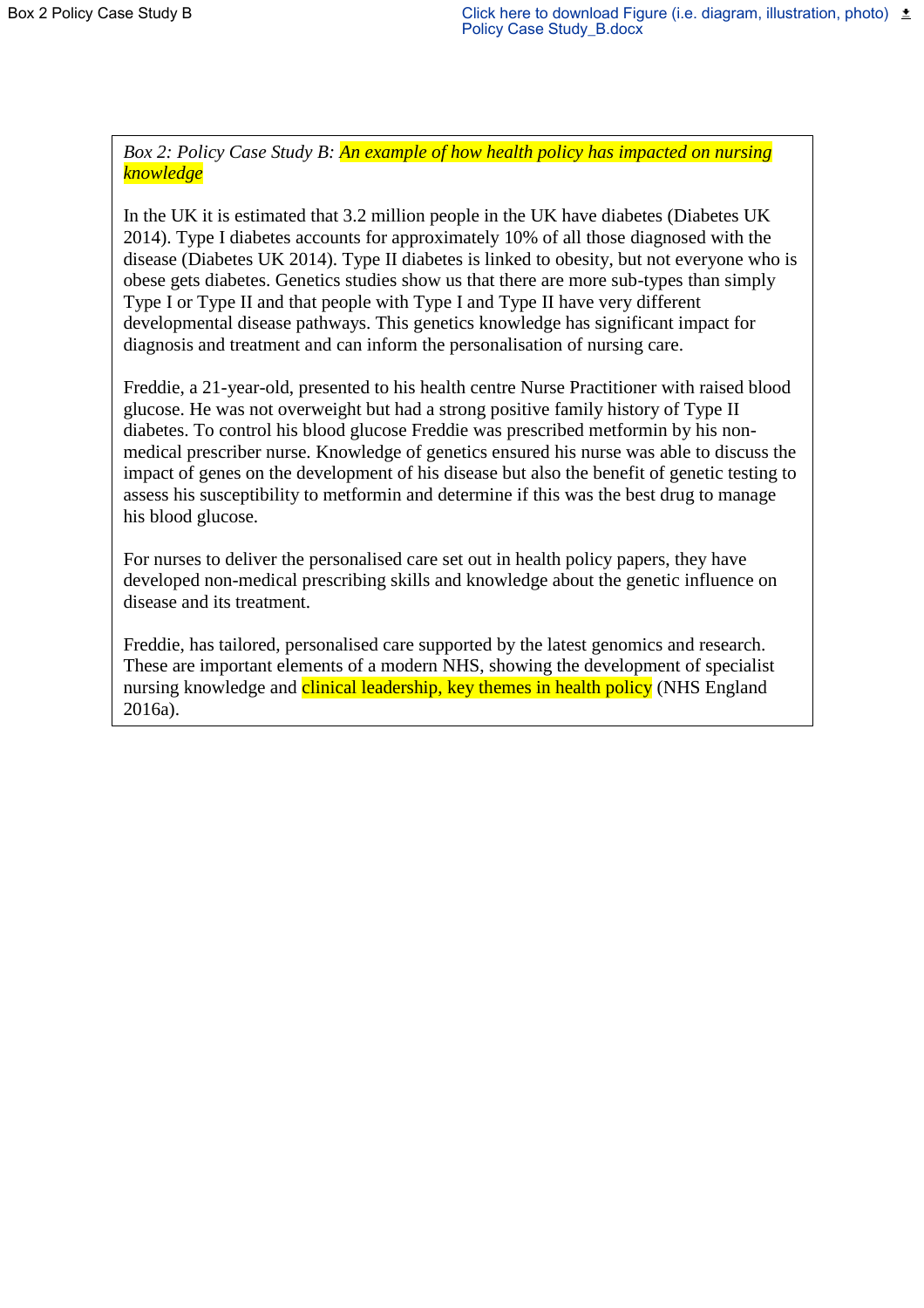| <b>UK Government</b>                                        |                                          |                            | Devolved spending to:        |                         |  |           |  |
|-------------------------------------------------------------|------------------------------------------|----------------------------|------------------------------|-------------------------|--|-----------|--|
|                                                             | <b>Scottish Government</b>               |                            |                              |                         |  |           |  |
|                                                             |                                          |                            | <b>NHS</b>                   |                         |  | Community |  |
|                                                             | Dept. of Health and Social Care, England |                            | Scotland                     |                         |  | health    |  |
|                                                             |                                          |                            |                              |                         |  | services  |  |
|                                                             | NHS England:                             | <b>Public Health</b>       | 14 Health Boards, 6 Special  |                         |  |           |  |
|                                                             | commissions<br>England: local            |                            | NHS Boards and 1 public      |                         |  |           |  |
| <b>Health Education</b>                                     | public health<br>primary care            |                            | health board provide health  |                         |  |           |  |
| England:                                                    | services                                 | services                   | care to the people of        |                         |  |           |  |
| Education                                                   | including: GP                            |                            |                              | Scotland                |  |           |  |
| training and                                                | practices,                               |                            |                              |                         |  |           |  |
| workforce                                                   | pharmacist and                           |                            |                              |                         |  |           |  |
| development                                                 | dental services                          |                            |                              |                         |  |           |  |
|                                                             | 211 CCGs:                                | 152 local                  |                              | <b>Welsh Government</b> |  |           |  |
|                                                             | commission                               | authorities in             |                              |                         |  |           |  |
|                                                             | secondary care                           | England                    |                              |                         |  |           |  |
|                                                             | services                                 |                            |                              |                         |  |           |  |
| Regulators: there are a number of regulators and            |                                          | <b>NHS Wales</b><br>Public |                              |                         |  |           |  |
|                                                             | professional bodies, including:          |                            | Health and                   |                         |  |           |  |
| $CQC$ : regulates health + social care                      |                                          |                            |                              | Social                  |  |           |  |
| <b>NHS Improvement: regulates NHS Trusts</b>                |                                          |                            |                              | services                |  |           |  |
|                                                             | NICE: guidance and quality standards     |                            |                              |                         |  |           |  |
| NMC: regulator of UK Nursing and Midwifery standards        |                                          |                            |                              |                         |  |           |  |
| and from Jan 2019 Nursing Associate standards (later        |                                          |                            |                              |                         |  |           |  |
|                                                             |                                          |                            |                              |                         |  |           |  |
|                                                             |                                          |                            |                              |                         |  |           |  |
|                                                             |                                          |                            | Health care to the people of |                         |  |           |  |
|                                                             | Wales                                    |                            |                              |                         |  |           |  |
| Commissioned health care delivered to population of         | <b>Northern Irish</b>                    |                            |                              |                         |  |           |  |
| England through NHS Trusts which combine to provide         |                                          |                            |                              | Government              |  |           |  |
| secondary care, mental health, NHS 111, learning disability | Hospital                                 | Social                     |                              | Family                  |  |           |  |
| and community services                                      | Services                                 | Care                       |                              | health                  |  |           |  |
|                                                             |                                          | services                   |                              | services                |  |           |  |
|                                                             | Health care to the people of             |                            |                              |                         |  |           |  |
|                                                             |                                          | Northern Ireland           |                              |                         |  |           |  |
|                                                             |                                          |                            |                              |                         |  |           |  |

Where policy comes from: organisation of health in the UK

Informed by BMJ 2017; NHS Scotland Scotland's health on the Web (2018) <https://www.scot.nhs.uk/about-nhs-scotland/>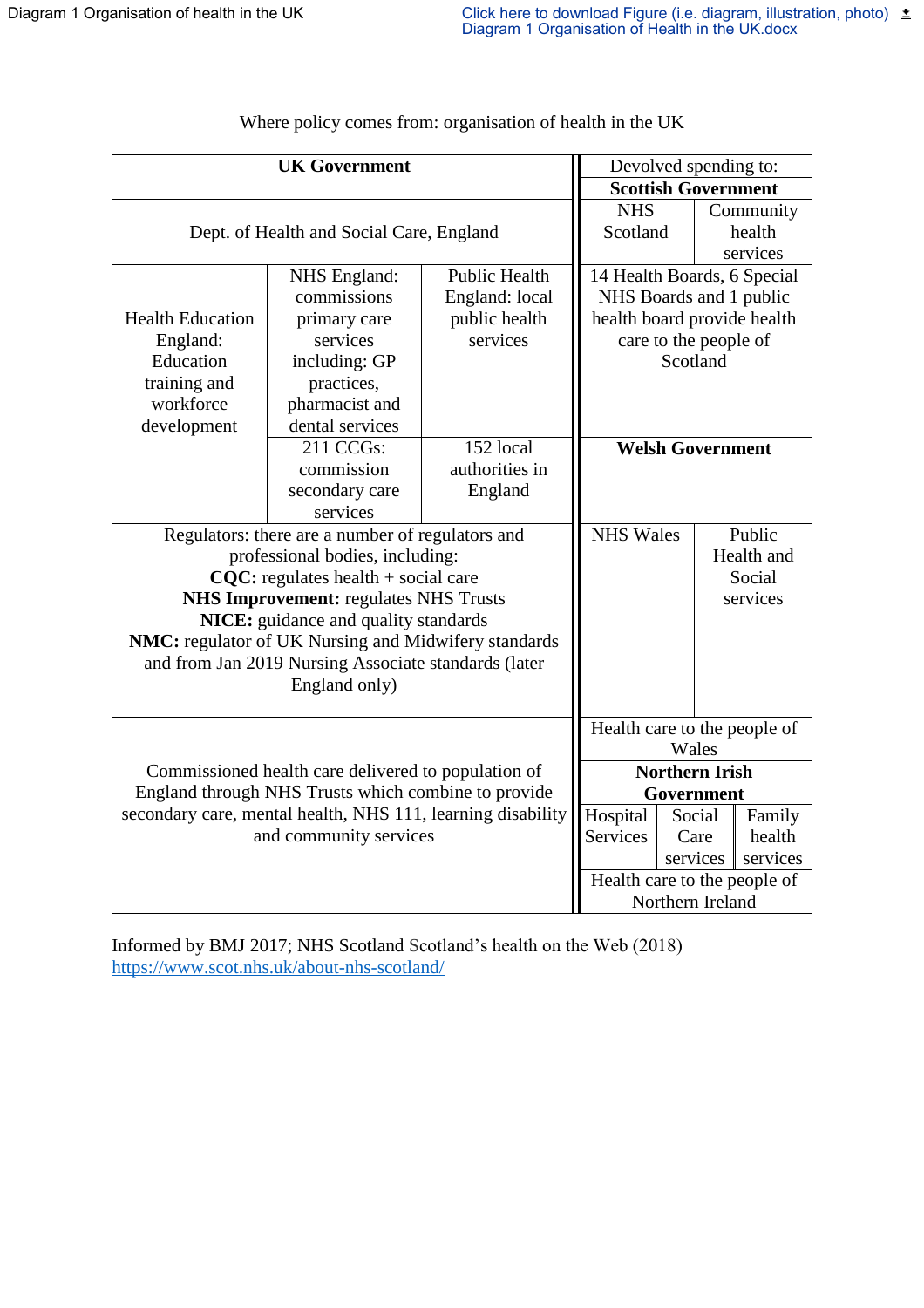# Table 1: Legislation, Regulation, Policy, and Guidance

| Legislation                                                                                                                                                                                                                                                                                                                                                                                                         | Regulation                                                                                                                                                                                                                                                | Policy                                                                                                                                                                                                    | <b>Guidelines</b>                                                                                                                                                                                                                                           |
|---------------------------------------------------------------------------------------------------------------------------------------------------------------------------------------------------------------------------------------------------------------------------------------------------------------------------------------------------------------------------------------------------------------------|-----------------------------------------------------------------------------------------------------------------------------------------------------------------------------------------------------------------------------------------------------------|-----------------------------------------------------------------------------------------------------------------------------------------------------------------------------------------------------------|-------------------------------------------------------------------------------------------------------------------------------------------------------------------------------------------------------------------------------------------------------------|
| <b>Definition:</b> policy, regulation<br>and procedure enacted in law.                                                                                                                                                                                                                                                                                                                                              | <b>Definition:</b> to control, direct and<br>maintain standards in health and<br>social care. A regulatory duty<br>can be ascribed to an<br>organisation by legislation.                                                                                  | <b>Definition:</b> goals, ideas, priorities set<br>out by governments and their<br>departments. Can be informed by<br>legislation and regulation.                                                         | <b>Definition:</b> make<br>recommendations on how<br>professionals deliver clinical<br>care, or interventions to<br>promote public health or how to<br>improve outcomes through<br>service improvements. Can be<br>informed by legislation and<br>policy.   |
| <b>Examples of legislation that</b><br>apply to health:<br>The Health and Social Care<br>Act $(2012)$ – applies in<br><b>England only.</b><br>The Nursing and Midwifery<br>Order 2001 (SI 2002/253) -<br>establishes the NMC and sets<br>out its primary purpose.<br><b>Alcohol (Minimum Pricing)</b><br>$(Scotland)$ Act 2012 -<br>established in 2018 a statutory<br>minimum price of 50p per unit<br>of alcohol. | <b>Examples of regulation that</b><br>apply in healthcare:<br>The Clinical Quality<br>Commission (CQC) is a<br>regulatory body for adult social<br>care services in England<br>ensuring fundamental standards<br>of quality and safety are<br>maintained. | <b>Examples of health policy:</b><br><b>NHS England (2016a) Leading</b><br><b>Change, Adding Value. A Framework</b><br>for Nursing, Midwifery and care staff.<br>NHS England (2019) NHS Long Term<br>Plan | <b>Guidelines that apply to</b><br>health are issued by<br>organisations such as:<br><b>NHS Improvement; National</b><br><b>Institute of Clinical Excellence</b><br>(NICE); Royal College of<br><b>Nursing</b> ; Healthcare<br><b>Improvement Scotland.</b> |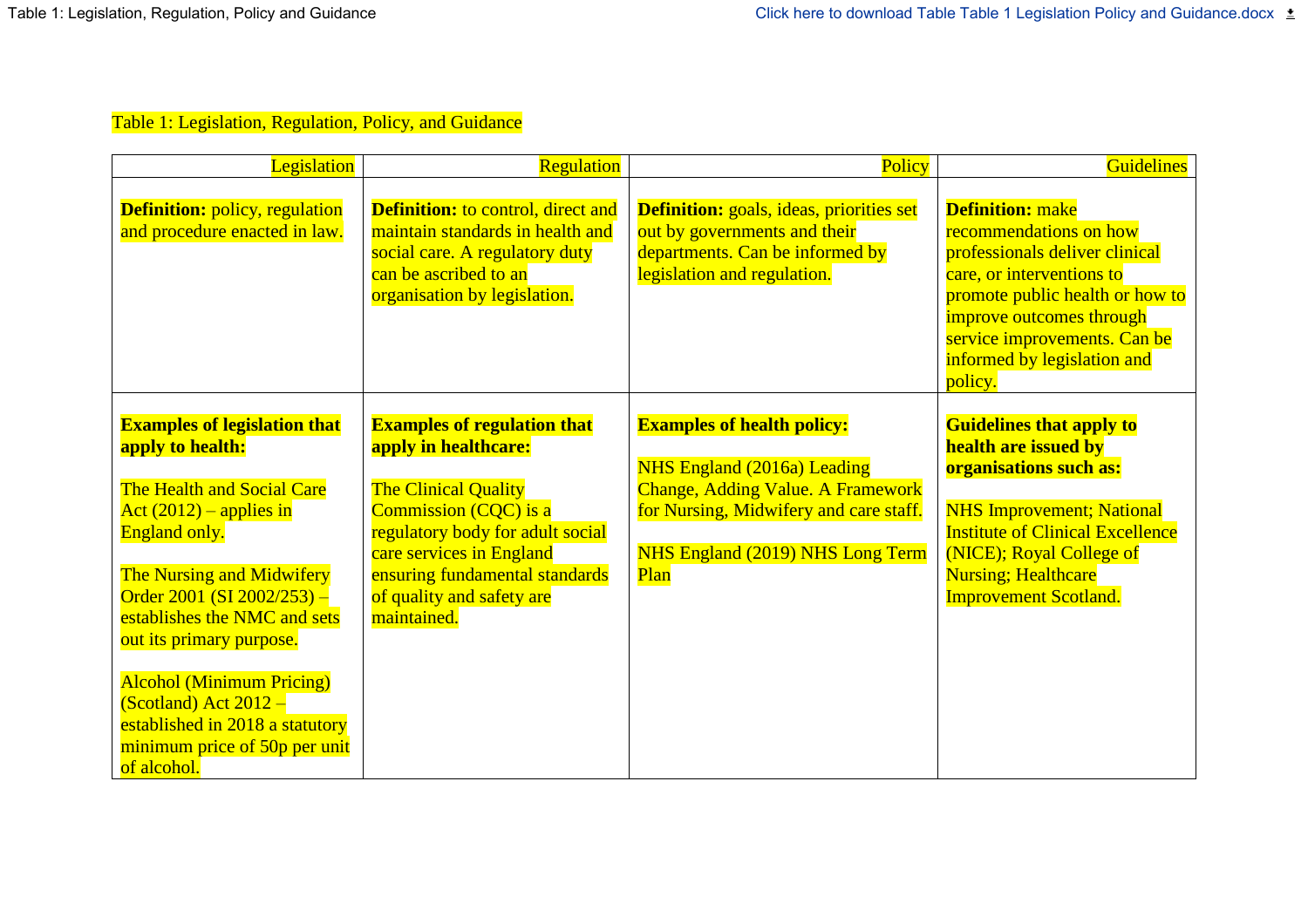|                                                              | Table 2: Useful websites:                          |
|--------------------------------------------------------------|----------------------------------------------------|
| Department of Health & Social Care                           | <b>Scottish Government Health and Social Care</b>  |
| https://www.gov.uk/government/organisations/department-      | https://www.gov.scot/health-and-social-care/       |
| of-health-and-social-care                                    | and https://www2.gov.scot/Topics/Health            |
|                                                              |                                                    |
| <b>NHS Health Education England</b>                          | <b>NHS</b> Scotland                                |
| https://www.hee.nhs.uk/                                      | https://www.scot.nhs.uk/                           |
| <b>NHS England</b>                                           | <b>Welsh Government Health and Social Services</b> |
| https://www.england.nhs.uk/                                  | https://gov.wales/topics/health/?lang=en           |
|                                                              |                                                    |
| <b>Local Government Association</b>                          | <b>North Ireland Department of Health</b>          |
| https://www.local.gov.uk/                                    | https://www.health-ni.gov.uk/                      |
|                                                              |                                                    |
| <b>Public Health England Local Authority Health Profiles</b> | The Scottish Public Health Observatory             |
| https://fingertips.phe.org.uk/profile/health-profiles        | https://www.scotpho.org.uk/                        |
|                                                              |                                                    |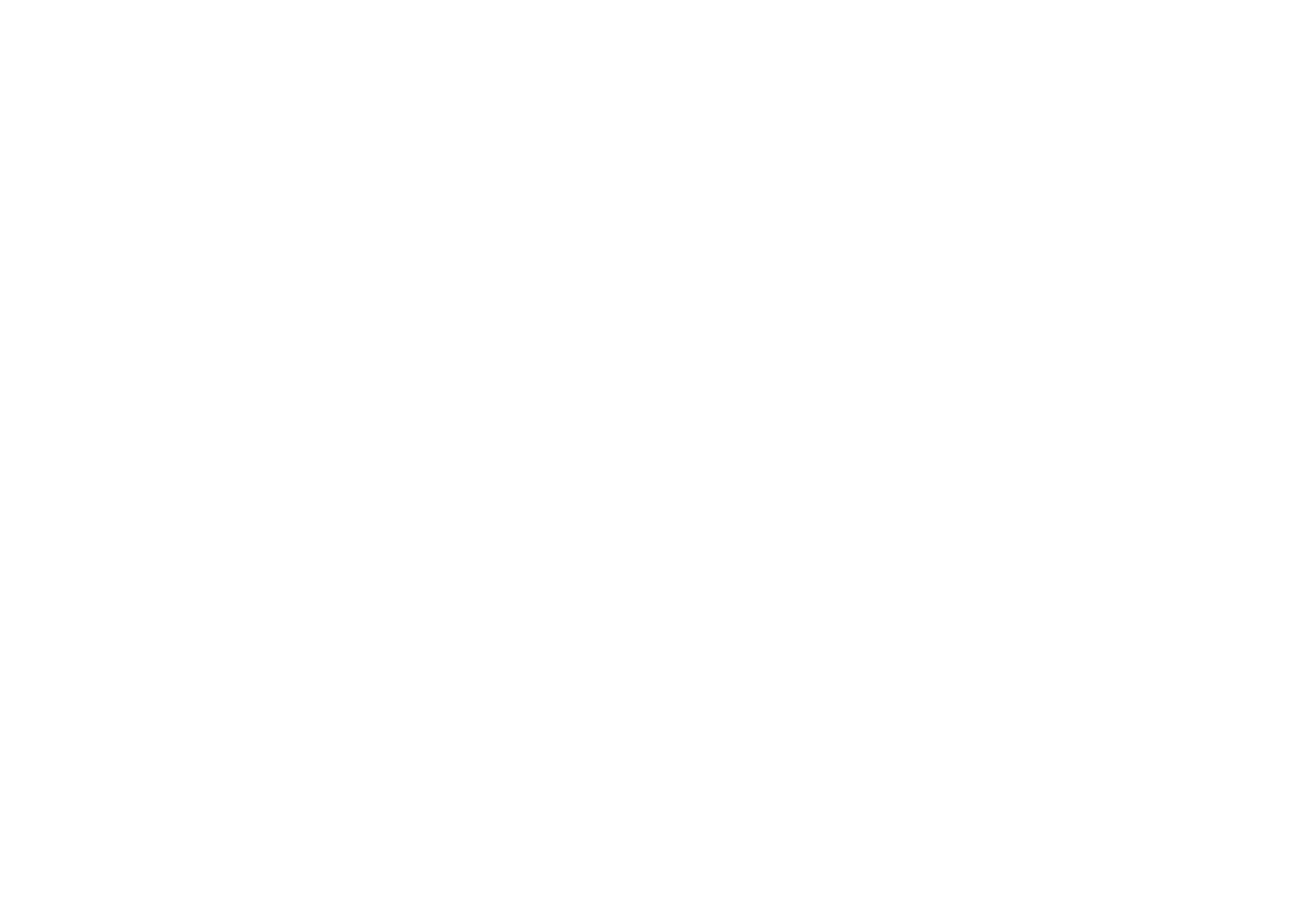#### **The implications of health policy for nursing: at a glance**

Dr Sarah H. Annesley PhD MSc BSc RN FHEA Senior Lecturer, Adult Nursing, Northumbria University, Newcastle-Upon-Tyne

### This article will:

- Outline the importance of health policy and how it provides a context to nursing
- Define health policy and what influences it
- Identify current health policy focus and implications for nursing
- With the use of policy examples explain policy implementation and how health policy impacts directly on nursing.
- Indicate differences in health policy between the devolved administrations of the UK.
- Summarise implications of current policy change on the nursing roles and skill mix.

Dear Reviewer, thank you for the feedback and suggestions on this submission and the previous.

I provide the following explanation and response to the points raised

1 - Although you have considered the inclusion of case studies as a means of illustrating how policy affects nursing practice, neither of these actually offer any real detail for the reader to understand the influence of policy on practice. Case Study 1 relates more to nursing knowledge rather than policy and the second case study is too superficial to develop understanding / learning in the reader.

Response: I have re-written what was case study B and re-named this case study A. This now shows the influence of policy on nursing and how patients and their carers experience care. Case study B: remains the same as it serves to illustrate how policy impacts on nursing knowledge and our professional development.

2 - Parts of this draft read like an amalgamation of old assignments / articles with some ad hoc additions

Response: This submission has been written for this journal and is not an amalgamation of older work or previous articles.

3 - Look to the WHO Global Health Observatory for contemporary health issues that subsequently lead to the development of LTCs (This offers you the scope to address point 1 offered in the first draft). NHS Digital Data 2018, can also be supplemented with UK Health Observatory Data, which would offer readers the scope of finding relevant information related to individual UK countries.

Response: The recommended sources have been added to sections on page 3-4 and page 5 with directions on how readers can access information specific to their local context of practice. In addition, these UK sources have been added to Table 2: Useful website.

4 - There is a lot of current literature that addresses how policy development is research focused - some of what has been included is outdated.

Response: I have sought to include a wider range of contemporary research focused literature. Where references appear dated, I consider these as seminal and support definitions of policy and health policy and explain the thinking behind the policy process.